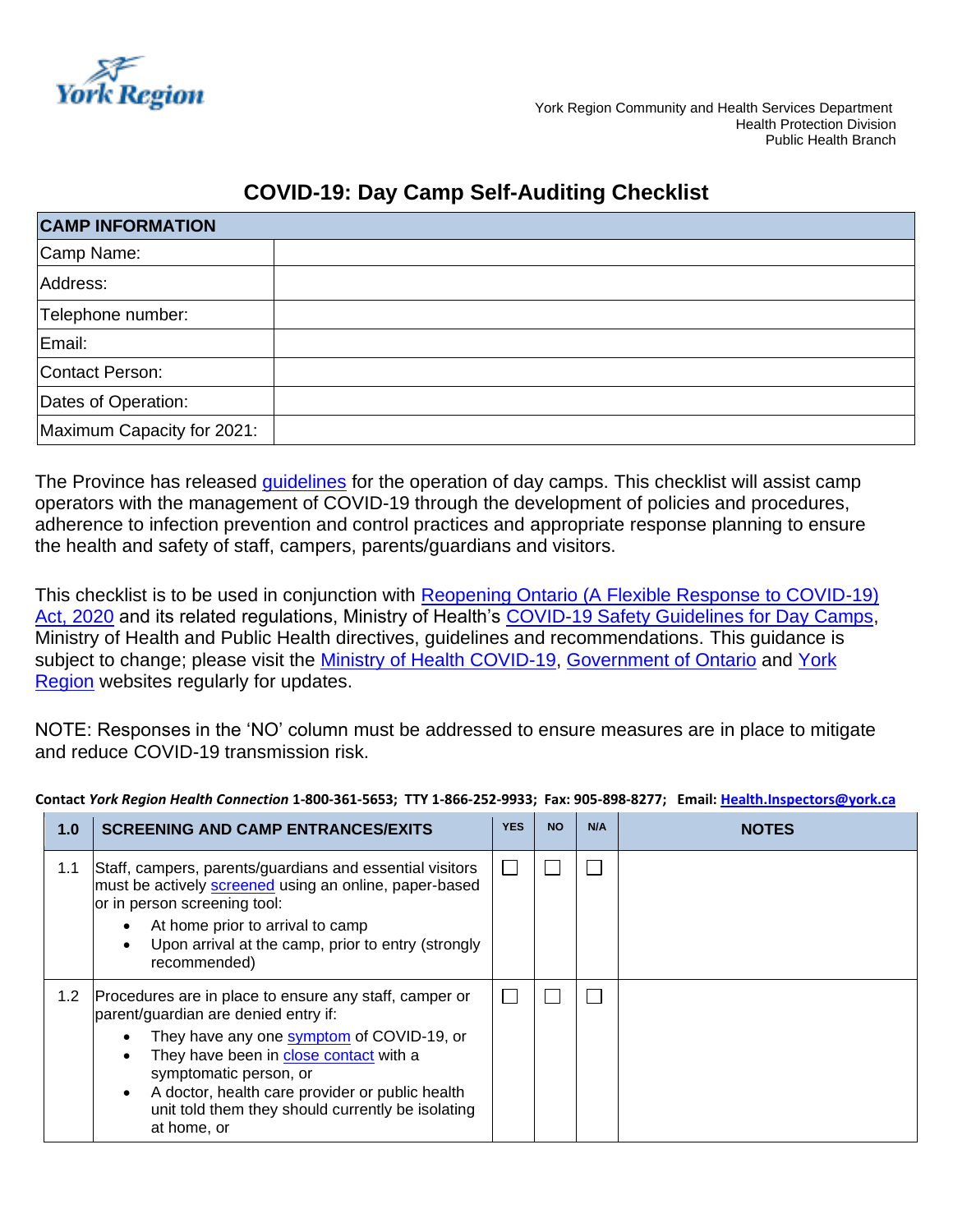|      | They have been confirmed COVD-19 positive in<br>the past 14 days, or<br>They are a probable COVID-19 case in the past<br>14 days, or<br>They have been notified by public health to self-<br>isolate and have not been cleared of isolation                                                                                                                                                                                                                         |                             |              |              |  |
|------|---------------------------------------------------------------------------------------------------------------------------------------------------------------------------------------------------------------------------------------------------------------------------------------------------------------------------------------------------------------------------------------------------------------------------------------------------------------------|-----------------------------|--------------|--------------|--|
| 1.3  | Anyone who is symptomatic or fails screening should be<br>referred to York Region Public Health's website for<br>further information (e.g., for testing, self-isolation, etc.).<br>Instructions are also provided in the screening tool                                                                                                                                                                                                                             | $\Box$                      | $\mathbf{L}$ |              |  |
| 1.4  | Screening station for COVID-19 is in place outside of the<br>camp's main entry/drop-off                                                                                                                                                                                                                                                                                                                                                                             | $\mathcal{L}_{\mathcal{A}}$ |              | a l          |  |
| 1.5  | The screening station has precautions in place between<br>staff and the person being screened:<br>Physical distance (minimum 2 metres), or<br>$\bullet$<br>Physical barrier (e.g., plexiglass), or<br>$\bullet$<br>Personal protective equipment worn by staff<br>$\bullet$<br>(e.g., a medical mask, eye protection such as<br>googles or face shield) where physical distancing<br>cannot be maintained between the screener and<br>the individual being screened | $\Box$                      | $\Box$       | $\mathbf{L}$ |  |
| 1.6  | There is passive screening signage posted at the<br>entrance/reception including:<br>Symptoms of or exposures to COVID-19<br>Actions to take if camper/staff have symptoms or<br>exposures (i.e., screen is positive)<br>Importance of public health measures<br>Signs should be age appropriate and should be written in<br>a language(s) that represents campers and staff in a<br>non-stigmatizing way                                                           | $\mathbb{R}^n$              |              | ப            |  |
| 1.7  | Equipment and supplies are provided at the screening<br>station (e.g., hand sanitizer, thermometer and single-use<br>thermometer covers [if doing temperature checks],<br>hospital grade low-level disinfectant, PPE for staff<br>conducting the screening)                                                                                                                                                                                                         | $\overline{\phantom{0}}$    |              |              |  |
| 1.8  | Containers of hand sanitizer are not easily accessible to<br>young children                                                                                                                                                                                                                                                                                                                                                                                         | $\Box$                      | $\Box$       | $\mathsf{L}$ |  |
| 1.9  | Alcohol-based hand sanitizer has at least 60% alcohol<br>content and is supplied at entrances/exits                                                                                                                                                                                                                                                                                                                                                                 | $\Box$                      | M            | $\Box$       |  |
| 1.10 | Thermometers are covered with single-use protective<br>covers (discarded after use) or cleaned and disinfected<br>(outbreak level) after each use (if doing temperature<br>checks)                                                                                                                                                                                                                                                                                  | $\Box$                      |              |              |  |
|      | 1.11 Staff, parents/guardians are educated on the signs and<br>symptoms of COVID-19 and are directed to call the camp<br>if symptoms develop at home                                                                                                                                                                                                                                                                                                                | $\Box$                      | $\mathsf{L}$ | $\Box$       |  |
|      | 1.12 Campers and staff are passively screened for symptoms<br>during operating hours                                                                                                                                                                                                                                                                                                                                                                                | $\Box$                      | $\Box$       | ⊔            |  |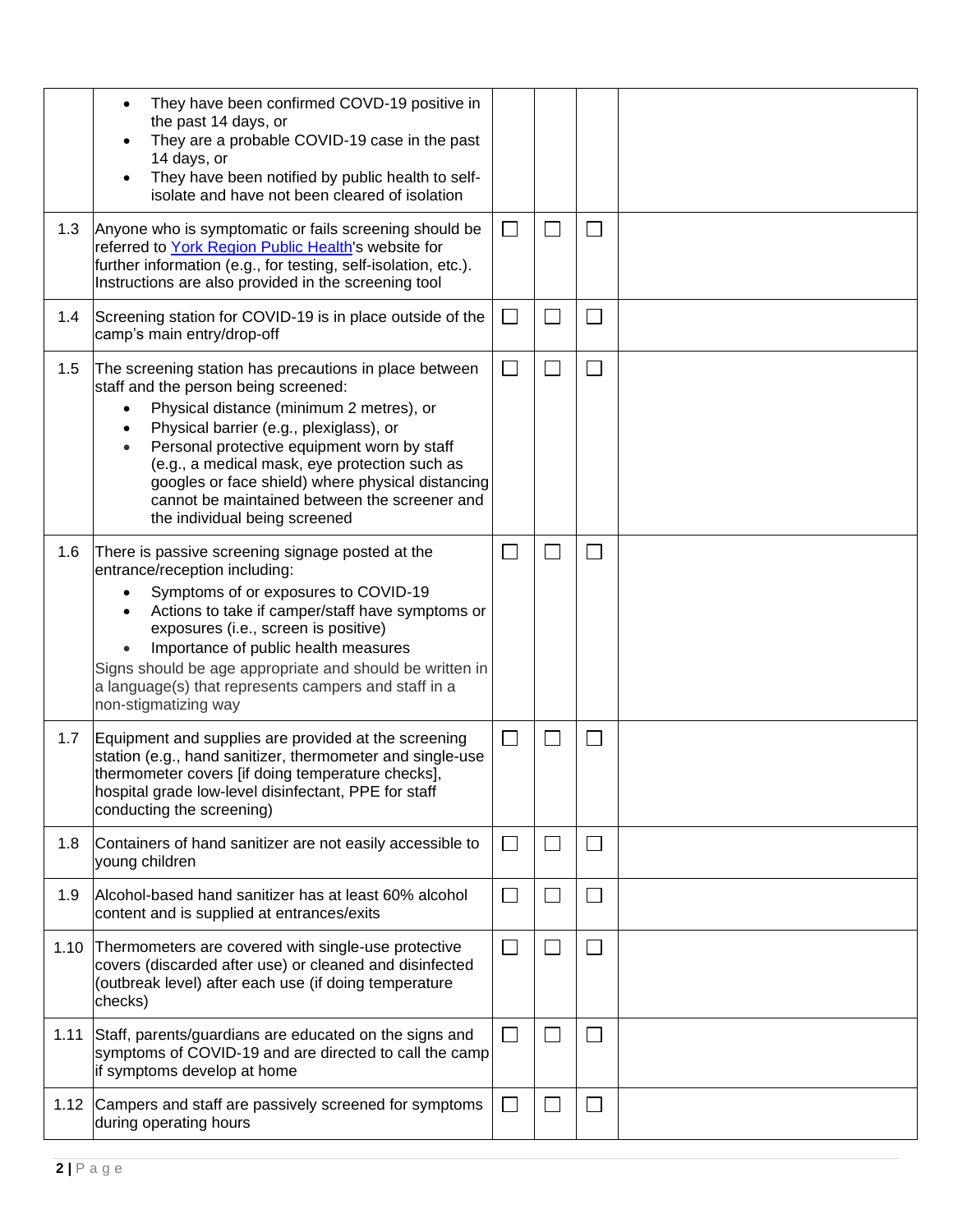| 1.13 | Procedures are in place to notify parents/guardians if the<br>camper shows symptoms of COVID-19 while in camp<br>including:<br>Need for immediate pick up<br>Symptomatic camper is immediately separated<br>from others in a designated room/space and is<br>supervised until they can go home | $\mathcal{L}_{\mathcal{A}}$ |           |        |              |
|------|------------------------------------------------------------------------------------------------------------------------------------------------------------------------------------------------------------------------------------------------------------------------------------------------|-----------------------------|-----------|--------|--------------|
|      | 1.14 Drop-off and pick-up times are scheduled, staggered and<br>supervised to support cohorting and physical distancing                                                                                                                                                                        | $\overline{\phantom{a}}$    |           | $\sim$ |              |
| 1.15 | Where staggered times are not possible, outdoor drop-<br>off/pick up locations are designated for each cohort.<br>Cohorts should be physically distanced from one another                                                                                                                      | $\mathcal{L}_{\mathcal{A}}$ |           |        |              |
| 1.16 | Separate entrances/exits are designated for each cohort                                                                                                                                                                                                                                        | $\overline{\phantom{0}}$    |           |        |              |
| 1.17 | Where separate entrances/exits are not possible, only<br>one cohort is permitted to enter/leave camp at a time                                                                                                                                                                                 |                             |           |        |              |
|      | 1.18 Only campers, staff and essential visitors are allowed<br>onto camp premises. Where parents/guardians must<br>enter the premises, they must be screened, wear a<br>mask, conduct hand hygiene, maintain physical<br>distancing and follow directions from staff                           | $\Box$                      |           |        |              |
| 1.19 | Families are encouraged to have only one adult<br>parent/guardian drop-off and pick-up campers                                                                                                                                                                                                 |                             |           |        |              |
| 2.0  | <b>RECORD KEEPING</b>                                                                                                                                                                                                                                                                          | <b>YES</b>                  | <b>NO</b> | N/A    | <b>NOTES</b> |
|      |                                                                                                                                                                                                                                                                                                |                             |           |        |              |
| 2.1  | A daily record is kept and maintained for anyone entering<br>the program setting. This includes staff, campers,<br>parents/guardians and essential visitors                                                                                                                                    | $\mathcal{L}_{\mathcal{A}}$ |           |        |              |
| 2.2  | The daily record includes the following information:<br>Name<br>Contact information<br>Time of arrival and departure<br>Screening results<br>These records are kept for a minimum of 30 days                                                                                                   | $\Box$                      |           |        |              |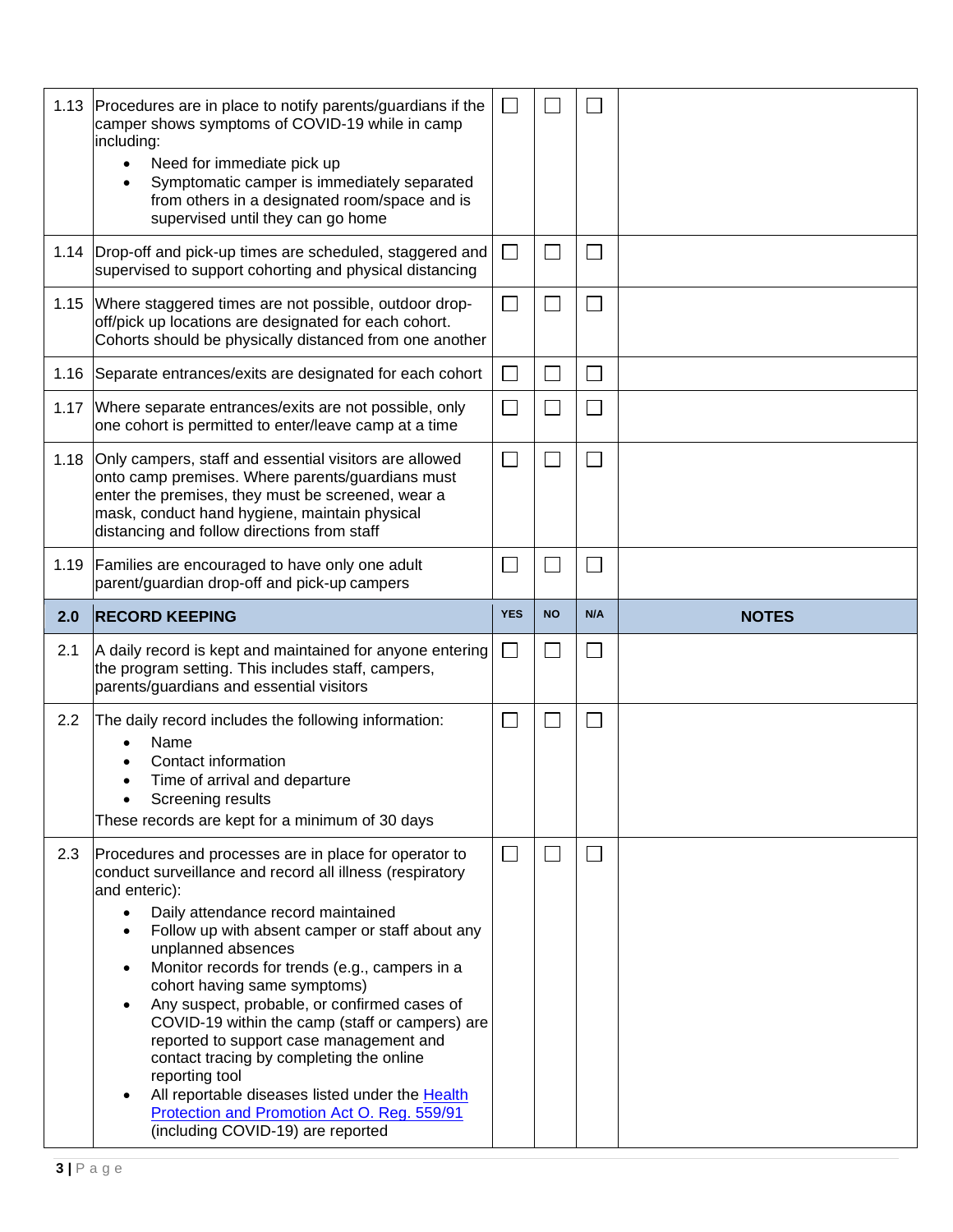| 3.0 | <b>CLEANING AND DISINFECTION</b>                                                                                                                                                                                                                                   | <b>YES</b>               | <b>NO</b>    | N/A               | <b>NOTES</b> |
|-----|--------------------------------------------------------------------------------------------------------------------------------------------------------------------------------------------------------------------------------------------------------------------|--------------------------|--------------|-------------------|--------------|
| 3.1 | Develop environmental cleaning and disinfection policy<br>and procedure                                                                                                                                                                                            | $\Box$                   | $\mathbf{L}$ |                   |              |
| 3.2 | Post and maintain a log of cleaning and disinfecting<br>schedule                                                                                                                                                                                                   | $\overline{\phantom{a}}$ | $\mathbf{L}$ |                   |              |
| 3.3 | Common areas and items including high touch surfaces<br>(e.g., doorknobs, handrails, sink and toilet handles, water<br>fountain electronic devices, tables, and equipment) are<br>cleaned and disinfected at a minimum of twice daily and<br>as often as necessary | $\Box$                   | $\Box$       | ⊔                 |              |
| 3.4 | Only use cleaners and disinfectants with a Drug<br><b>Identification Number (DIN)</b>                                                                                                                                                                              | $\Box$                   | $\Box$       | $\sim$            |              |
| 3.5 | Disinfectant (low-level hospital grade) is available,<br>prepared and used as per manufacturer's instructions.<br><b>Disinfectant</b><br><u> 1989 - Johann John Stein, marwolaethau (b. 1989)</u><br>Contact time (mins) __________________________________        | $\Box$                   | $\Box$       |                   |              |
| 3.6 | A sufficient supply of cleaning and disinfecting products<br>are provided and accessible to staff and staff are trained<br>on proper cleaning and disinfection practices                                                                                           |                          |              |                   |              |
| 3.7 | Staff is trained on the proper use of PPE including how to<br>put on and take off PPE. Refer to PPE poster                                                                                                                                                         |                          |              |                   |              |
| 3.8 | Adequate supply of PPE available for use (e.g., gloves,<br>masks, gowns, eye protection) to support current and<br>future operations                                                                                                                               |                          |              |                   |              |
| 3.9 | Appropriate PPE is worn during cleaning (e.g., gloves,<br>eye protection, gown/apron), especially when cleaning<br>bodily fluid spills as per safety data sheet                                                                                                    | $\Box$                   | $\mathbf{L}$ |                   |              |
| 4.0 | HAND HYGIENE AND RESPIRATORY ETIQUETTE                                                                                                                                                                                                                             | <b>YES</b>               | <b>NO</b>    | N/A               | <b>NOTES</b> |
| 4.1 | Staff and campers follow proper and frequent hand<br>hygiene practices (supervising or assisting campers may<br>be necessary with hand hygiene)                                                                                                                    | $\Box$                   | $\mathsf{L}$ | $\mathsf{L}$      |              |
| 4.2 | Review and encourage hand hygiene practices with<br>staff, parents/guardians and children (e.g., correct hand<br>washing and hand sanitizer signage posted)                                                                                                        | $\Box$                   | $\mathbf{L}$ |                   |              |
| 4.3 | Provide additional hand sanitizer stations in supervised<br>areas (e.g., hand sanitizer dispensers near entrances<br>and inside activity rooms), if possible. Hand sanitizers<br>should be at least 60% alcohol content                                            |                          |              |                   |              |
| 4.4 | Remind staff and children to avoid touching their face,<br>nose and mouth at all times, especially with unwashed<br>hands                                                                                                                                          | $\Box$                   | $\mathbf{L}$ | $\vert \ \ \vert$ |              |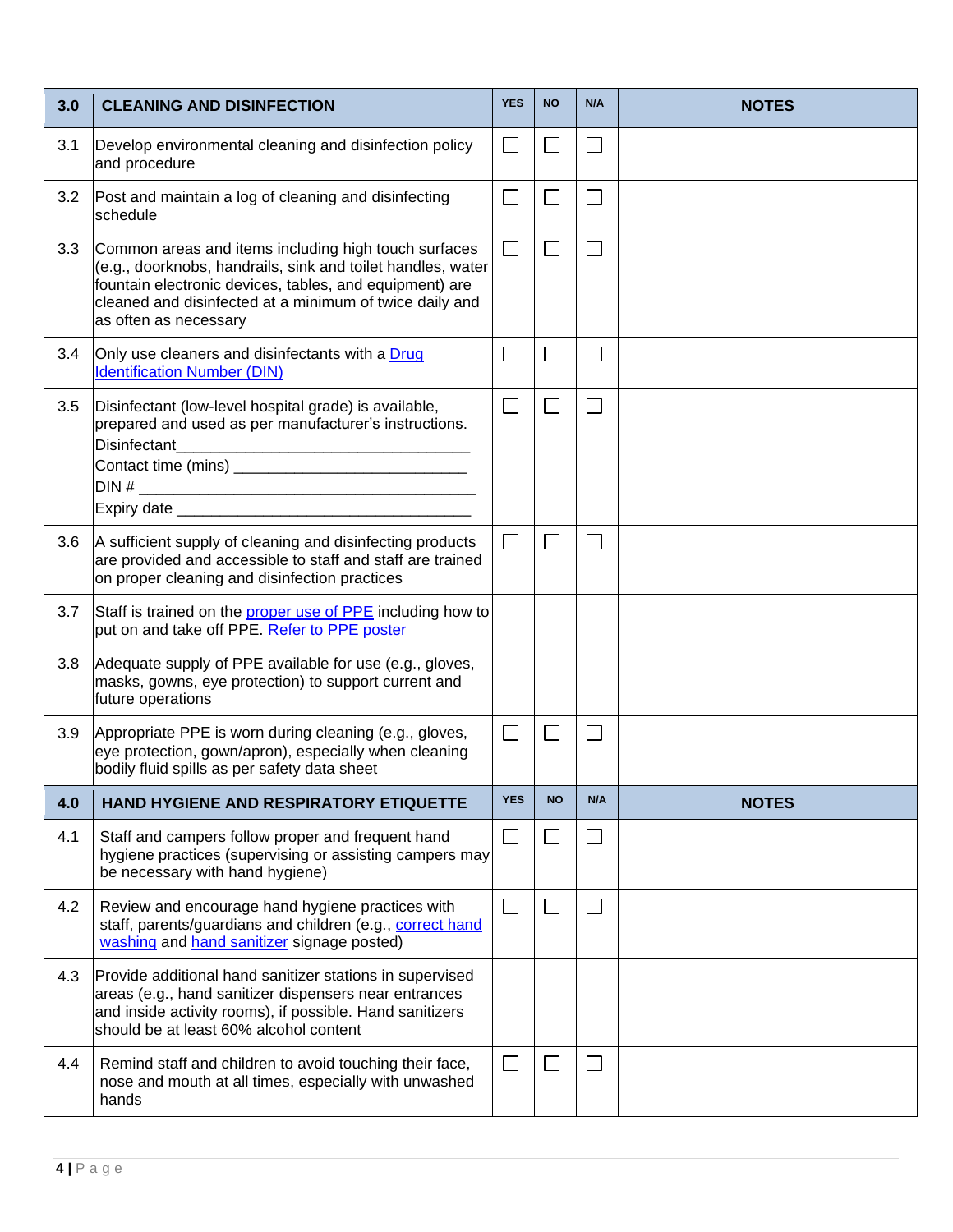| 4.5 | Incorporate additional hand hygiene opportunities into<br>the daily schedule                                                                                                                                                               |                          |              |        |              |
|-----|--------------------------------------------------------------------------------------------------------------------------------------------------------------------------------------------------------------------------------------------|--------------------------|--------------|--------|--------------|
| 4.6 | Sufficient supply of hand hygiene products available in<br>all rooms and that common areas are equipped with<br>hand wash sink or hand sanitizer (e.g., hand soap in<br>dispensers, paper towels, hand sanitizer, no-touch<br>waste cans)  | $\Box$                   |              | $\sim$ |              |
| 4.7 | Staff, children and parents/guardians are encouraged to<br>practice respiratory etiquette (e.g., cover your cough and<br>sneeze signs posted)                                                                                              | $\Box$                   |              | $\sim$ |              |
| 4.8 | Hands that are visibly soiled (e.g., with dirt) should be<br>washed with running water and liquid soap                                                                                                                                     | $\Box$                   |              | $\sim$ |              |
| 5.0 | <b>PHYSICAL DISTANCING</b>                                                                                                                                                                                                                 | <b>YES</b>               | <b>NO</b>    | N/A    | <b>NOTES</b> |
| 5.1 | Staff should encourage physical distancing of 2 metres<br>between staff, campers and parents/guardians                                                                                                                                     | $\Box$                   |              | $\sim$ |              |
|     | Individuals within a cohort practice physical<br>٠<br>distancing when practical/possible and maintain<br>physical distancing between individuals of other<br>cohorts when indoors                                                          | $\Box$                   |              |        |              |
|     | Cohorts are required to practice physical<br>٠<br>distancing between individuals of other cohorts<br>while outdoors                                                                                                                        | $\Box$                   |              |        |              |
|     | Masking and physical distancing outdoors are<br>٠<br>not required by individuals who are part of an<br>assigned cohort                                                                                                                     | $\mathbb{R}^n$           |              | $\sim$ |              |
|     | Campers/staff are spread out into different areas                                                                                                                                                                                          | $\Box$                   | $\mathbf{L}$ | $\Box$ |              |
|     | Furniture, camp equipment and activity stations<br>are spread out                                                                                                                                                                          | $\Box$                   |              |        |              |
|     | Visual cues (e.g., floor markings, signs, posters)<br>are used to encourage physical distancing                                                                                                                                            | $\Box$                   |              |        |              |
|     | Individual activities that encourage more space<br>$\bullet$<br>between participants are incorporated and<br>prioritized so that physical distancing can be<br>maintained                                                                  | $\overline{\phantom{a}}$ |              |        |              |
|     | Adding more individual activities that encourage<br>spacing between campers                                                                                                                                                                | $\mathbf{L}$             |              |        |              |
|     | If close contact is unavoidable between the<br>٠<br>group of cohorts, encourage physical distancing<br>and general infection prevention and control<br>practices (e.g., hand hygiene, respiratory<br>etiquette, cleaning and disinfecting) | $\Box$                   |              |        |              |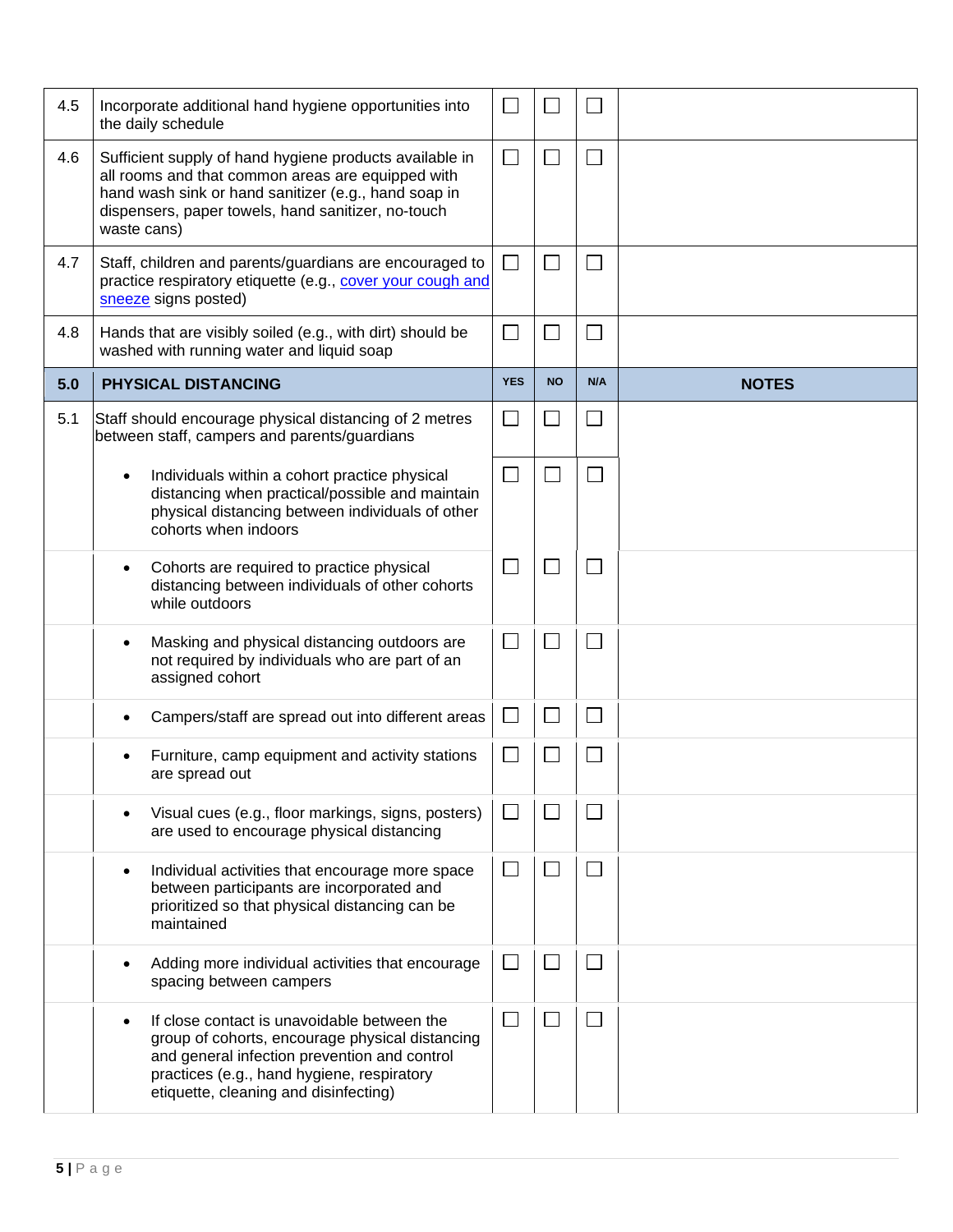|     | Where physical distancing cannot be maintained,                                                                                                                                                                                                                                                                                                                                                                                                                                                                                                                                                                                                                                               |                |           |                             |              |
|-----|-----------------------------------------------------------------------------------------------------------------------------------------------------------------------------------------------------------------------------------------------------------------------------------------------------------------------------------------------------------------------------------------------------------------------------------------------------------------------------------------------------------------------------------------------------------------------------------------------------------------------------------------------------------------------------------------------|----------------|-----------|-----------------------------|--------------|
|     | and a camper is unmasked/unable to keep a<br>mask on consistently, staff must always wear a<br>medical mask and protective eyewear                                                                                                                                                                                                                                                                                                                                                                                                                                                                                                                                                            |                |           |                             |              |
| 5.2 | Campers are reminded to greet each other using non-<br>physical gestures (e.g., wave or nod), not to share<br>items, including food, toys, arts and crafts, costumes,<br>hats, hair combs, make-up etc., and encourage<br>everyone to keep their distance as best as possible<br>during activities                                                                                                                                                                                                                                                                                                                                                                                            | $\Box$         | $\Box$    | $\mathcal{L}_{\mathcal{A}}$ |              |
| 5.3 | Large gathering and staff meetings are not held indoors                                                                                                                                                                                                                                                                                                                                                                                                                                                                                                                                                                                                                                       | $\Box$         | ⊔         | $\Box$                      |              |
| 5.4 | Telephone or video conferencing meeting (e.g., between<br>staff or parents/guardians is encouraged                                                                                                                                                                                                                                                                                                                                                                                                                                                                                                                                                                                            | $\mathcal{L}$  | $\Box$    | $\mathcal{L}_{\mathcal{A}}$ |              |
| 6.0 | <b>COHORTING AND PROGRAMMING</b>                                                                                                                                                                                                                                                                                                                                                                                                                                                                                                                                                                                                                                                              | <b>YES</b>     | <b>NO</b> | N/A                         | <b>NOTES</b> |
| 6.1 | Programs are operated in consistent cohorts and are in<br>line with the guidance found in the Ministry of Health<br>COVID-19 Safety Guidelines for: Day Camps for those<br>who stay together throughout the duration of the<br>program for minimum of one week of consecutive days,<br>with the following considerations:                                                                                                                                                                                                                                                                                                                                                                     | $\mathbb{R}^n$ | $\Box$    | $\mathbb{R}^n$              |              |
|     | Support worker(s)/additional personal assistance<br>$\bullet$<br>for a camper are not included into the cohort<br>count; that individual should remain with the cohort<br>at all times and follows all policies and protocols<br>for staff (e.g., active and passive screening,<br>wearing appropriate PPE)                                                                                                                                                                                                                                                                                                                                                                                   | $\Box$         | $\Box$    | $\mathcal{L}_{\mathcal{A}}$ |              |
|     | Cohorts must not mix with other cohorts where<br>$\bullet$<br>possible (e.g., pick-ups, drop-offs, mealtimes,<br>before and after care, playtime and outdoor<br>activities)                                                                                                                                                                                                                                                                                                                                                                                                                                                                                                                   |                |           |                             |              |
|     | For indoor shared spaces/rooms used by multiple<br>cohorts (e.g., staff areas/rooms, tents,<br>gymnasiums, hallways) or by user groups (e.g.,<br>programs in museums, community centres),<br>operator must ensure:<br>Shared spaces are cleaned and disinfected<br>$\circ$<br>before and after use.<br>Cleaning and disinfecting log are posted and<br>$\circ$<br>used<br>Indoor spaces are dedicated for groups or<br>$\circ$<br>cohorts by using visual cues (e.g., floor<br>markings) or a physical barrier that does not<br>interfere with airflow or ventilation or pose a<br>safety /fire hazard issue (e.g., pylons) to<br>support physical distancing requirements<br>between cohorts |                |           |                             |              |
|     | Each group has designated equipment that is<br>cleaned and disinfected between cohort use                                                                                                                                                                                                                                                                                                                                                                                                                                                                                                                                                                                                     |                |           |                             |              |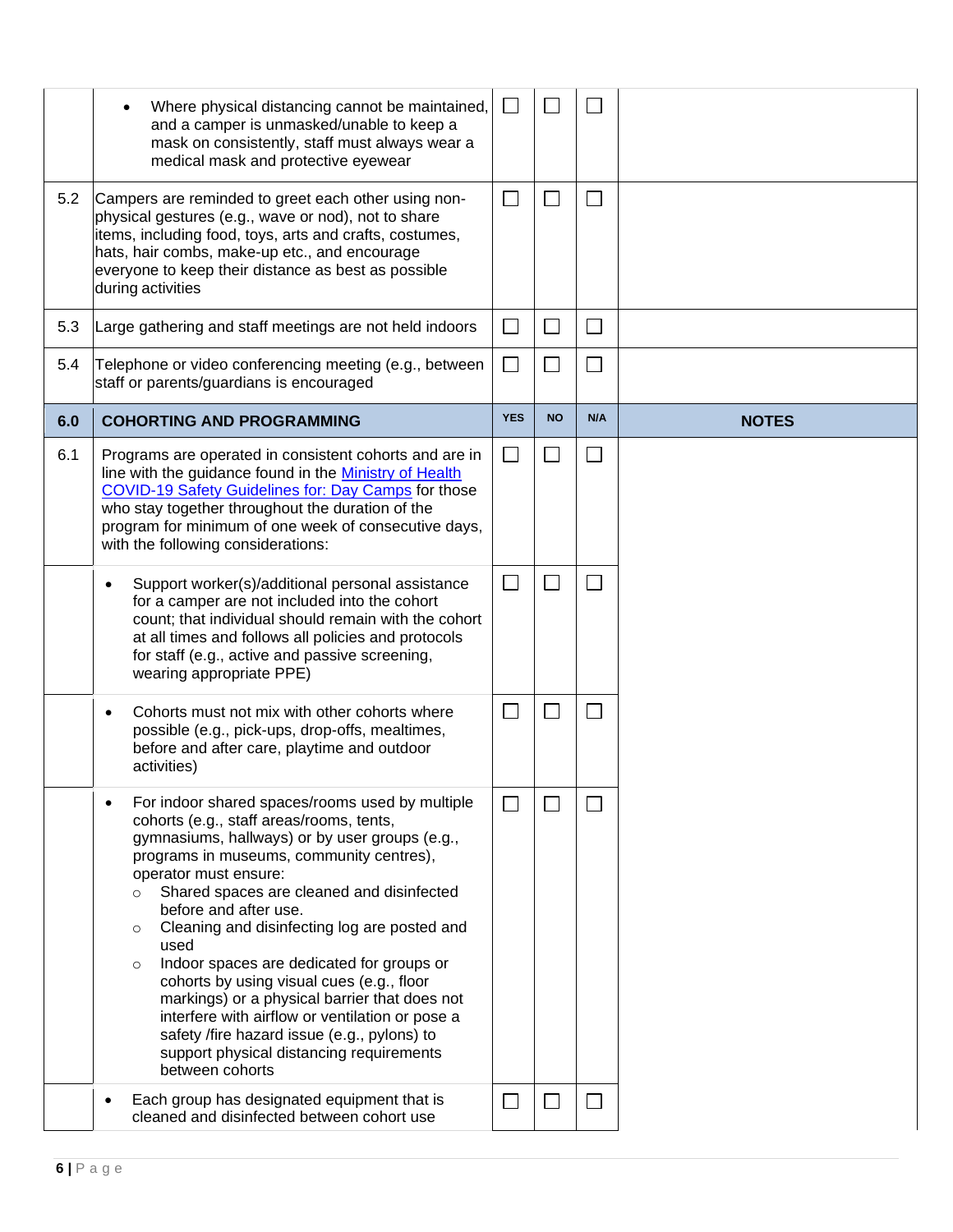|  | Campers are encouraged to keep personal<br>belongings (e.g., backpack clothing, towel, food)<br>brought to camp to a minimum. Personal items<br>(e.g., water bottles) are labelled and stored in a<br>designated area for the individual cohort, and<br>should not be handled by individuals from another<br>cohort                        |  |  |
|--|--------------------------------------------------------------------------------------------------------------------------------------------------------------------------------------------------------------------------------------------------------------------------------------------------------------------------------------------|--|--|
|  | Each cohort has a dedicated space to store their<br>belongings                                                                                                                                                                                                                                                                             |  |  |
|  | In shared outdoor spaces, cohorts maintain a<br>distance of at least 2 metres between groups and<br>any other individuals outside of the cohort                                                                                                                                                                                            |  |  |
|  | Play structures are only used by one cohort at a<br>time with hand hygiene performed before and after<br>use                                                                                                                                                                                                                               |  |  |
|  | There are plans in place to prevent mixing of<br>cohorts in washrooms/changerooms. Signage<br>should indicate maximum capacity and a cleaning<br>log be recorded                                                                                                                                                                           |  |  |
|  | Camp operators comply with the requirements<br>related to in-person teaching and instruction,<br>including teaching or instruction that involves<br>singing or the playing of brass or wind instruments<br>set out in ROA regulations                                                                                                      |  |  |
|  | Aquatic activities (e.g., pool, lake, beach, splash<br>pad, wading pool etc.) must adhere to regulated<br>requirements as well as to municipal guidance and<br>restrictions at the time of activity. Contact York<br>Region Health Connection at 1-800-361-5653 or<br>health.inspectors@york.ca if you plan to offer<br>aquatic activities |  |  |
|  | Campers practice hand hygiene before and after<br>using shared equipment within the cohort. Ideally,<br>equipment (e.g., balls, loose equipment) is<br>designated to each cohort; otherwise equipment<br>must be cleaned and disinfected before the next<br>cohort uses the equipment                                                      |  |  |
|  | Single-use equipment/items used for camp<br>activities are discarded immediately after use (e.g.,<br>playdough)                                                                                                                                                                                                                            |  |  |
|  | Sharing and frequent touching of objects, toys,<br>equipment, surfaces and other personal items is<br>minimized                                                                                                                                                                                                                            |  |  |
|  | Individualized bins for camper's supplies and items<br>(e.g., craft supplies) are provided                                                                                                                                                                                                                                                 |  |  |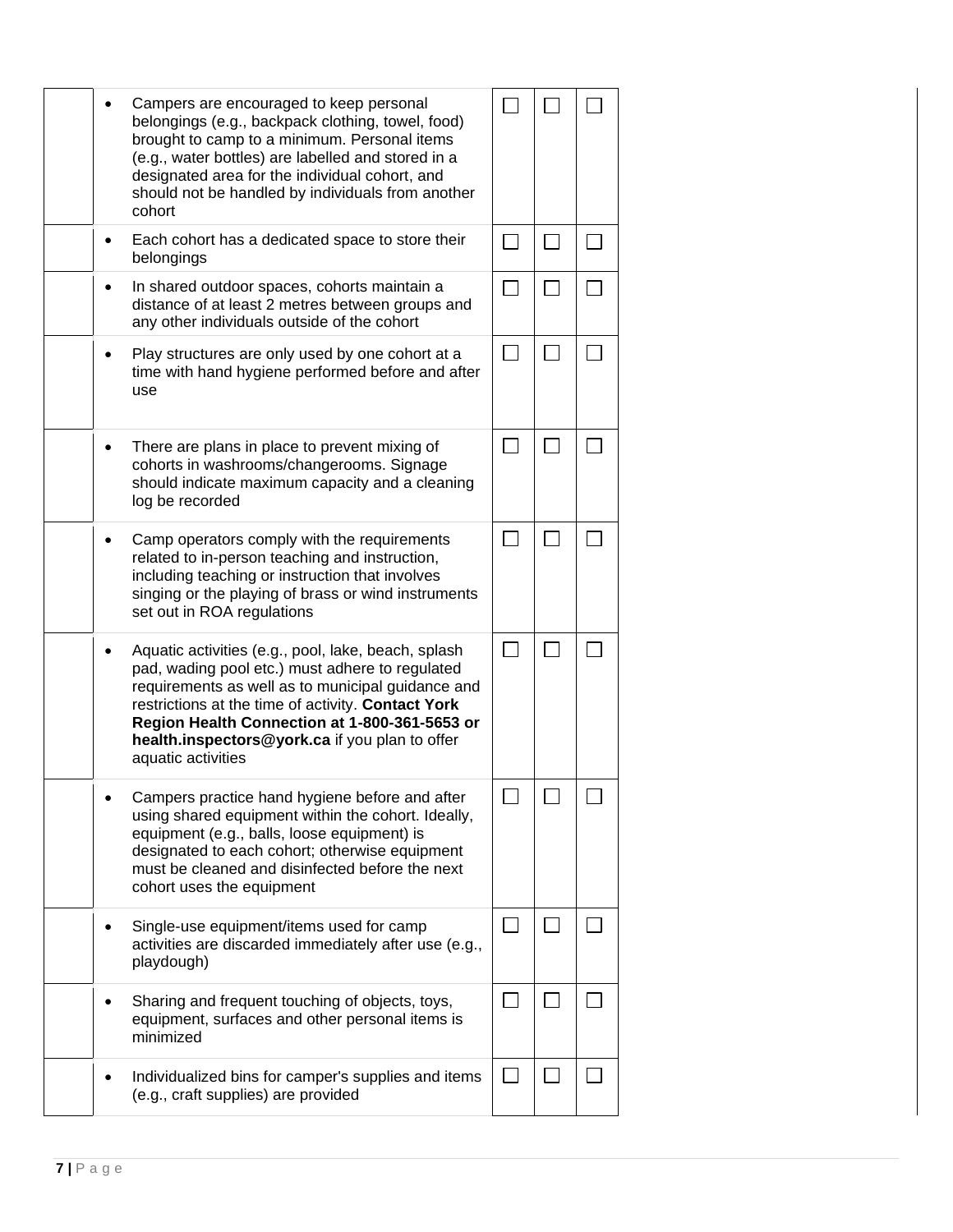|      | Activities where exposure to animals is limited<br>$\bullet$<br>or do not involve (e.g., horseback riding,<br>wildlife viewing, etc.) should follow all<br>requirements for health and safety as set out in<br>Recommendations for the Management of<br><b>Animals in Child Care Settings</b> |              |                   |                             |              |
|------|-----------------------------------------------------------------------------------------------------------------------------------------------------------------------------------------------------------------------------------------------------------------------------------------------|--------------|-------------------|-----------------------------|--------------|
|      | Programs that involve food preparation and<br>$\bullet$<br>consumption must follow frequent and proper hand<br>hygiene practices, public health standards and all<br>public health measures including physical<br>distancing and masking                                                      | $\Box$       |                   | $\mathcal{L}$               |              |
|      | Food items are distributed by staff wearing gloves<br>$\bullet$<br>and hand hygiene is practiced before and after<br>glove use                                                                                                                                                                | $\Box$       |                   | $\blacksquare$              |              |
|      | Virtual activities/learning opportunities, modified<br>$\bullet$<br>job responsibilities and telework options are<br>considered as alternatives for staff and campers<br>who are unable to physically attend the day camp                                                                     | $\Box$       |                   | $\Box$                      |              |
| 7.0  | <b>MEALS, SNACKS AND DRINK</b>                                                                                                                                                                                                                                                                | <b>YES</b>   | <b>NO</b>         | N/A                         | <b>NOTES</b> |
| 7.1  | Meals and snacks that are prepared on-site or<br>delivered must adhere to regulated requirements.<br><b>Contact York Region Health Connection 1-800-361-</b><br>5653 or health.inspectors@york.ca, if you plan to<br>offer meal or snacks to the campers                                      | $\mathbf{L}$ |                   | $\mathcal{L}$               |              |
| 7.2  | Meals and snack breaks should be taken outside<br>(weather permitting)                                                                                                                                                                                                                        |              |                   | $\mathcal{L}$               |              |
| 7.3  | Campers and staff keep their masks on until their<br>scheduled meal and snack time                                                                                                                                                                                                            | $\Box$       | $\vert \ \ \vert$ | $\Box$                      |              |
| 7.4  | Campers and staff have a dedicated location to store<br>their mask(s) while eating/drinking                                                                                                                                                                                                   | └            |                   | $\mathcal{L}$               |              |
| 7.5  | All staff and campers practice hand hygiene before and<br>after eating                                                                                                                                                                                                                        | $\Box$       |                   | $\mathcal{L}$               |              |
| 7.6  | Campers and staff have minimal conversation while<br>consuming food and drink                                                                                                                                                                                                                 | $\Box$       |                   | $\overline{\phantom{a}}$    |              |
| 7.7  | Campers bring their own labelled lunch and labelled<br>drink bottle that is not shared                                                                                                                                                                                                        |              |                   | $\mathcal{L}_{\mathcal{A}}$ |              |
| 7.8  | Campers are encouraged to fill their water bottles<br>instead of drinking directly from water fountains                                                                                                                                                                                       |              |                   | $\mathcal{L}$               |              |
| 7.9  | Campers are provided individual bagged meals/snacks<br>(e.g., grab and go format); no self-serve opportunities                                                                                                                                                                                | $\Box$       |                   | $\mathcal{L}$               |              |
| 7.10 | Communal food items are not provided (e.g. salt and<br>pepper shakers, bottles of condiments)                                                                                                                                                                                                 | $\Box$       |                   | $\sim$                      |              |
| 7.11 | Campers do not have direct access to dishes or<br>utensils                                                                                                                                                                                                                                    | $\Box$       |                   | $\Box$                      |              |
|      |                                                                                                                                                                                                                                                                                               |              |                   |                             |              |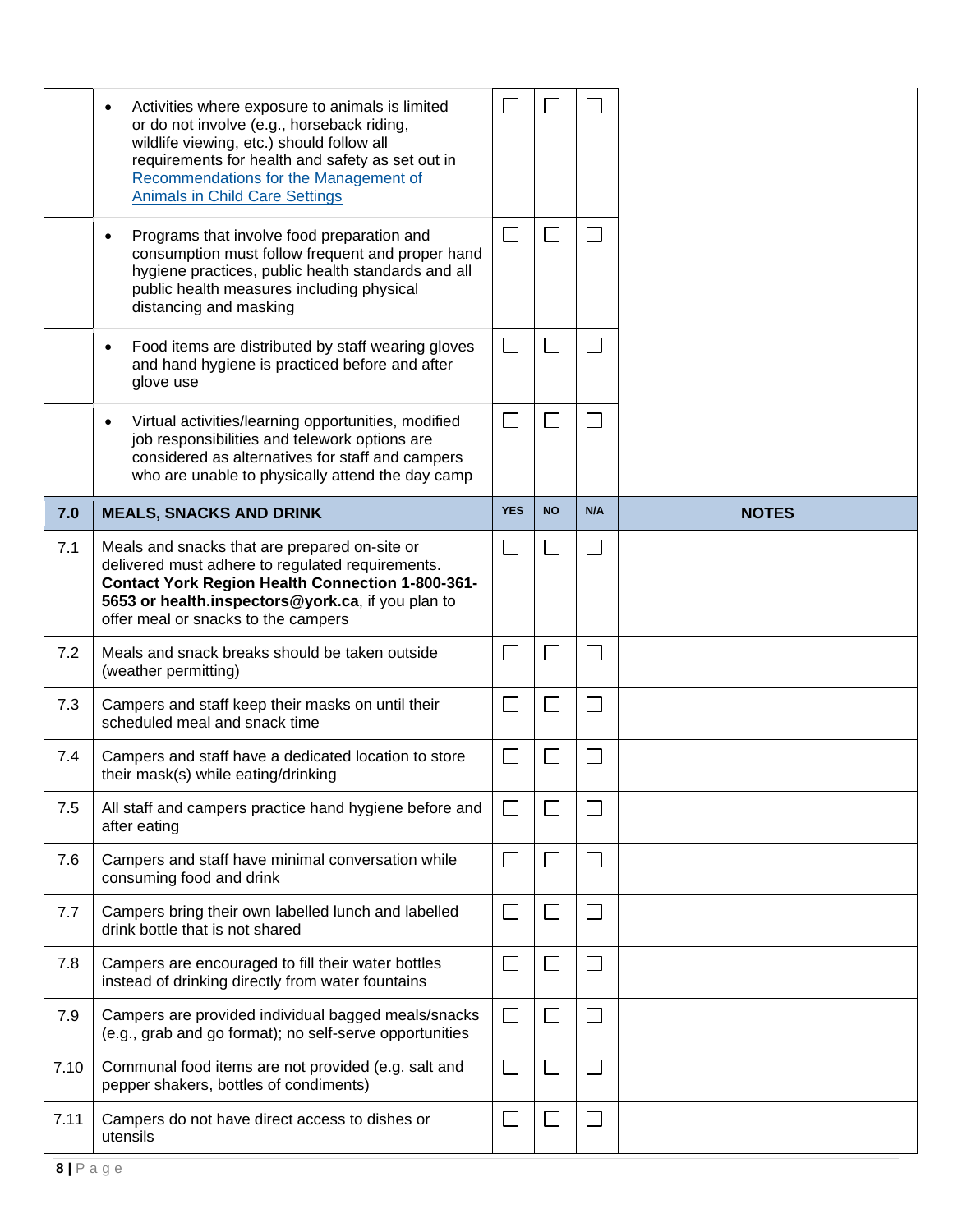| 7.12 | Multi-use utensils used by staff are cleaned and<br>sanitized after each use in accordance with the Ontario<br><b>Food Premises Regulation</b>                                                                                                                                                                                                                                                                                                                                                                                                                                                                                                                                 | $\Box$       | $\mathbf{L}$                |               |              |
|------|--------------------------------------------------------------------------------------------------------------------------------------------------------------------------------------------------------------------------------------------------------------------------------------------------------------------------------------------------------------------------------------------------------------------------------------------------------------------------------------------------------------------------------------------------------------------------------------------------------------------------------------------------------------------------------|--------------|-----------------------------|---------------|--------------|
| 7.13 | Campers are not allowed to use microwaves or multi-<br>use appliances (e.g., toasters, fridges)                                                                                                                                                                                                                                                                                                                                                                                                                                                                                                                                                                                | $\Box$       | $\Box$                      | $\Box$        |              |
| 7.14 | Staff and campers maintain physical distancing during<br>meal and snack time                                                                                                                                                                                                                                                                                                                                                                                                                                                                                                                                                                                                   | $\Box$       | $\Box$                      | ×.            |              |
| 8.0  | <b>ACTIVITIES AND PROGRAMS</b>                                                                                                                                                                                                                                                                                                                                                                                                                                                                                                                                                                                                                                                 | <b>YES</b>   | <b>NO</b>                   | N/A           | <b>NOTES</b> |
| 8.1  | Outdoor activities should be maximized (weather<br>permitting) to promote physical distancing                                                                                                                                                                                                                                                                                                                                                                                                                                                                                                                                                                                  | $\sim$       | $\Box$                      | ×.            |              |
| 8.2  | Programs are operated both indoor and outdoor<br>that allow for a cohort to maintain 2 metres<br>distance between individuals from other cohorts.<br>Operator takes account for alternative space<br>required in the event of inclement weather (e.g.,<br>rain days, heat alerts)                                                                                                                                                                                                                                                                                                                                                                                              | $\sim$       | $\mathcal{L}_{\mathcal{A}}$ | ×             |              |
| 8.3  | Seating and activity stations are spaced at least 2<br>metres apart                                                                                                                                                                                                                                                                                                                                                                                                                                                                                                                                                                                                            | M.           | $\Box$                      |               |              |
| 8.4  | Visual guides such as tape on floors/tables, posted<br>signs, pylons and flags are used to delineate 2 meters                                                                                                                                                                                                                                                                                                                                                                                                                                                                                                                                                                  | $\Box$       | $\Box$                      |               |              |
| 8.5  | Group activities, snack times and lunch time/meals are<br>staggered to avoid mixing                                                                                                                                                                                                                                                                                                                                                                                                                                                                                                                                                                                            | $\Box$       | $\Box$                      |               |              |
| 8.6  | Washroom breaks/changeroom use is staggered.<br>Capacity signage should be posted in these rooms and<br>a cleaning log maintained and used                                                                                                                                                                                                                                                                                                                                                                                                                                                                                                                                     | $\Box$       | $\Box$                      | $\sim$        |              |
| 8.7  | Staff meal and break periods are staggered                                                                                                                                                                                                                                                                                                                                                                                                                                                                                                                                                                                                                                     | $\sim$       | $\mathcal{L}_{\mathcal{A}}$ |               |              |
| 8.8  | Operator creates safe indoor and outdoor spaces for<br>meal and break periods which prevents congregating<br>including:<br>Ensuring tables are physically distanced<br>$\bullet$<br>Removing furniture to avoid overcrowding<br>$\bullet$<br>Providing more locations for break spaces<br>$\bullet$<br>Using visual markings to support physical<br>$\bullet$<br>distancing<br>Choosing spaces where windows can be opened<br>$\bullet$<br>Ensuring supplies are available for hand hygiene<br>$\bullet$<br>Ensuring high touch surfaces are cleaned and<br>$\bullet$<br>disinfected<br>Posting signage for capacity limits, physical<br>$\bullet$<br>distancing, hand hygiene | $\sim$       |                             |               |              |
| 8.9  | Policy and procedures in place to ensure staff adhere<br>to health and safety measure break areas                                                                                                                                                                                                                                                                                                                                                                                                                                                                                                                                                                              | $\Box$       | $\Box$                      | $\mathcal{L}$ |              |
| 8.10 | Ensure staff are familiar and trained on staff meal and<br>break policy and procedures                                                                                                                                                                                                                                                                                                                                                                                                                                                                                                                                                                                         | $\mathbf{L}$ | $\mathcal{L}_{\mathcal{A}}$ |               |              |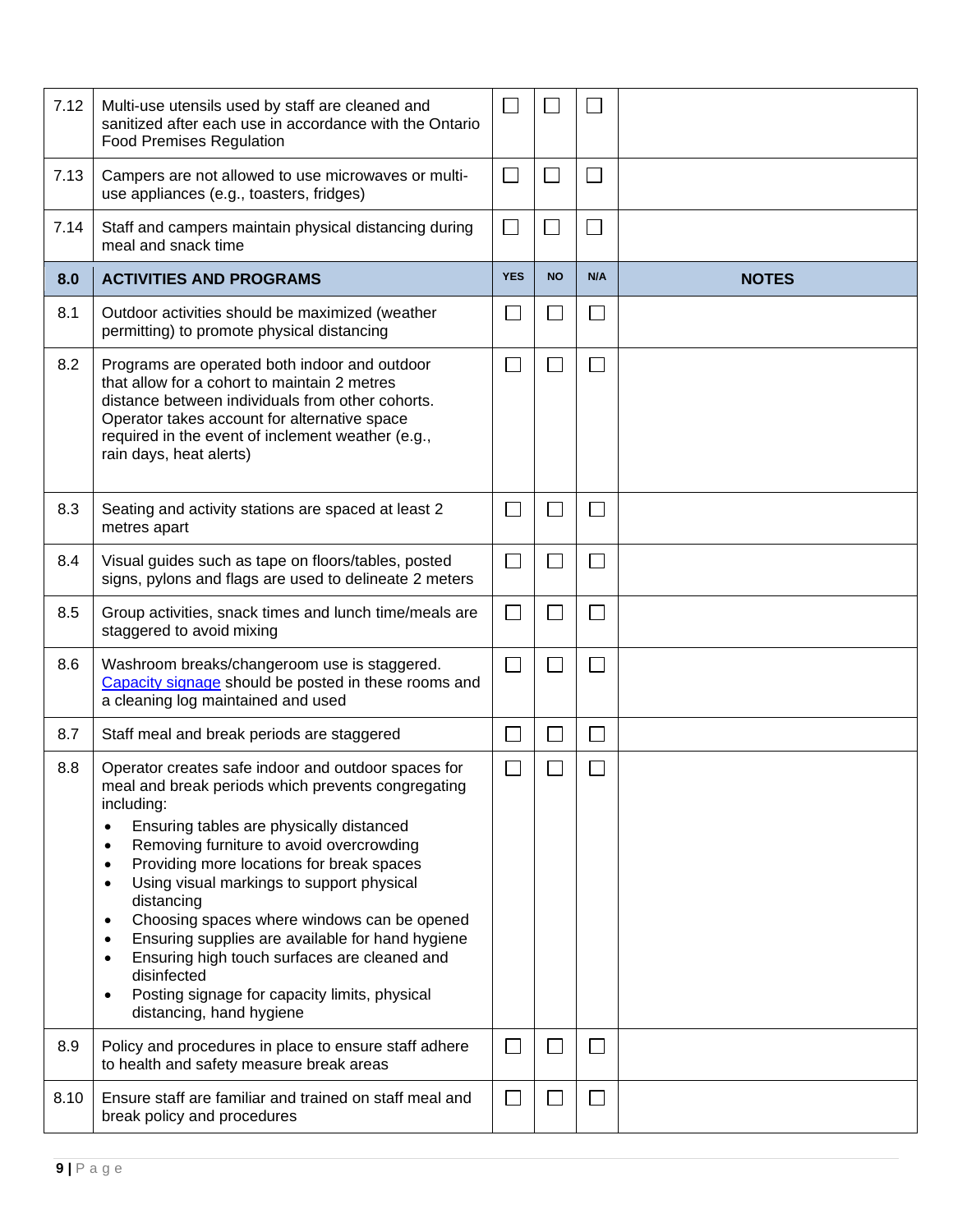| 9.0 | <b>TRANSPORTATION</b>                                                                                                                                                                                                                                                                                  | <b>YES</b>   | <b>NO</b>                   | N/A          | <b>NOTES</b> |
|-----|--------------------------------------------------------------------------------------------------------------------------------------------------------------------------------------------------------------------------------------------------------------------------------------------------------|--------------|-----------------------------|--------------|--------------|
| 9.1 | Transportation vehicle is limited to a single cohort of<br>day campers                                                                                                                                                                                                                                 | $\Box$       | $\mathcal{L}_{\mathcal{A}}$ | $\Box$       |              |
| 9.2 | Public transportation for field trips is discouraged,<br>however if it is used:                                                                                                                                                                                                                        | $\Box$       | $\mathcal{L}_{\mathcal{A}}$ | $\mathsf{L}$ |              |
|     | Hand hygiene is practiced before and after each<br>$\bullet$<br>trip using hand sanitizer containing at least 60%<br>alcohol content                                                                                                                                                                   |              |                             |              |              |
|     | Masking of campers is required. Those who are 2<br>$\bullet$<br>years or older must wear a mask if using York<br>Region Public Transit as per Regional Bylaw No.<br>2020-39 (unless medically exempt). Masks are<br>required for children in Grades 1 and up at all<br>times (unless medically exempt) |              |                             |              |              |
|     | No consumption of food or drink while on public<br>٠<br>transportation                                                                                                                                                                                                                                 |              |                             |              |              |
|     | Avoid touching environmental surfaces on public<br>٠<br>transportation                                                                                                                                                                                                                                 |              |                             |              |              |
|     | Stay in cohorted groups during the trip<br>٠                                                                                                                                                                                                                                                           |              |                             |              |              |
|     | Physical distancing is maintained from those<br>$\bullet$<br>outside of the cohorted group                                                                                                                                                                                                             |              |                             |              |              |
| 9.3 | Where campers are provided daily transportation:                                                                                                                                                                                                                                                       | $\mathbf{L}$ |                             | $\Box$       |              |
|     | Campers are screened daily by their<br>٠<br>parent/guardian before boarding the bus                                                                                                                                                                                                                    |              |                             |              |              |
|     | Campers are not allowed on the bus if they have<br>$\bullet$<br>screened for any symptoms of COVID-19 or have<br>been exposed to COVID-19                                                                                                                                                              |              |                             |              |              |
|     | Campers and parents/guardians will maintain<br>٠<br>physical distancing while waiting for the bus                                                                                                                                                                                                      |              |                             |              |              |
|     | Anyone boarding the bus must practice hand<br>٠<br>hygiene (e.g., use hand sanitizer containing at<br>least 60% alcohol) before and after getting on the<br>bus                                                                                                                                        |              |                             |              |              |
|     | All passengers, including campers in Grade 1 and<br>$\bullet$<br>up, must wear a mask at all times unless medically<br>exempt                                                                                                                                                                          |              |                             |              |              |
|     | Seating assignments for all campers/staff are<br>٠<br>required; no exchanges of seats should occur<br>during the bus trip                                                                                                                                                                              |              |                             |              |              |
|     | A seating log is kept for each run and shared with<br>$\bullet$<br>York Region Public Health if needed and is kept<br>for 30 days minimum                                                                                                                                                              |              |                             |              |              |
|     | Passengers on the bus are not allowed to eat or<br>$\bullet$<br>drink                                                                                                                                                                                                                                  |              |                             |              |              |
|     | Windows and hatches are opened (weather<br>٠<br>permitting) to increase air ventilation                                                                                                                                                                                                                |              |                             |              |              |
|     | Driver is separated from the passengers by<br>$\bullet$<br>physical distancing and/or use of a physical<br>barrier. Where a barrier or physical distancing is<br>not available, driver wears a medical mask and                                                                                        |              |                             |              |              |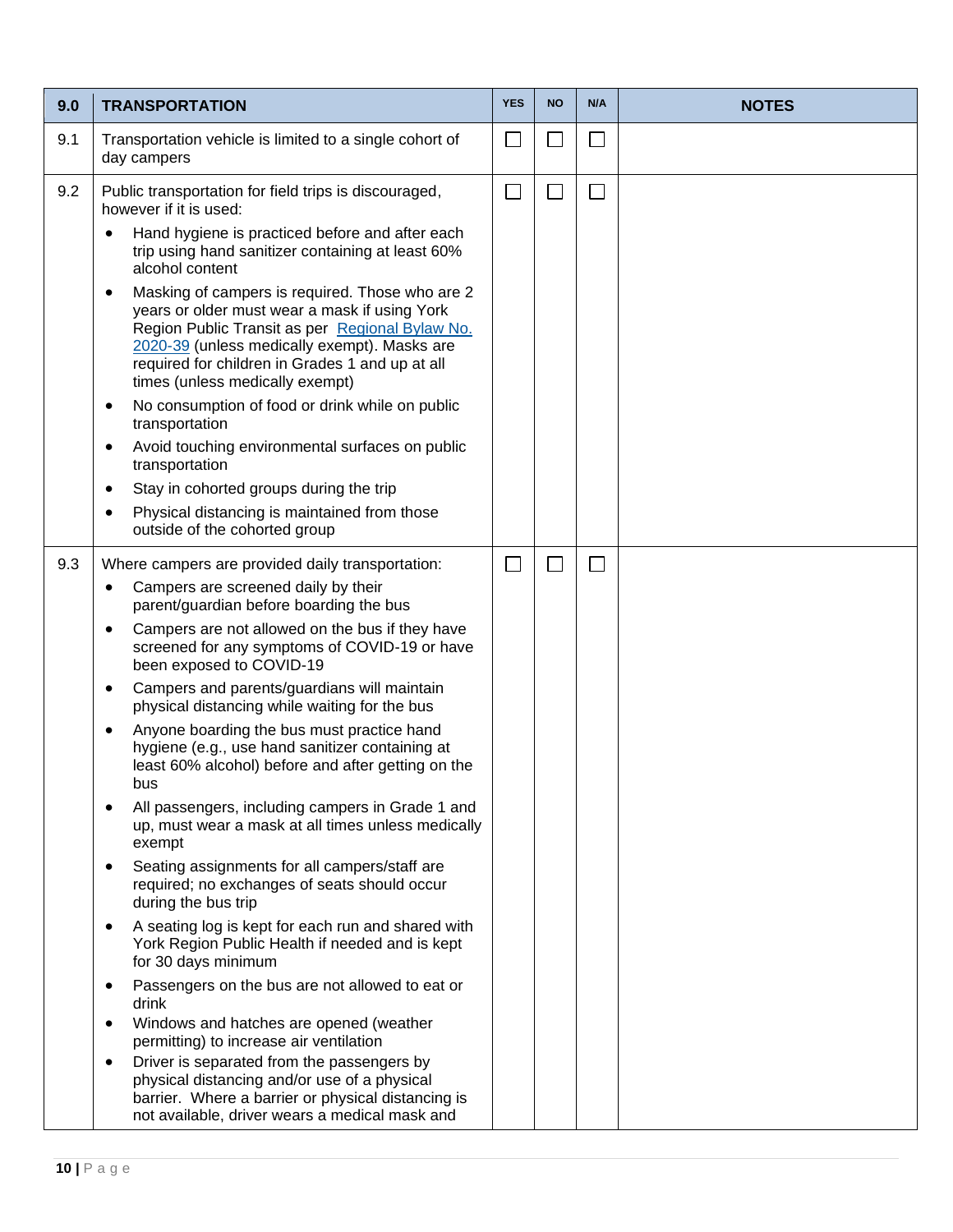|      | protective eyewear (if this does not pose a safety<br>risk)<br>All high touch surfaces are cleaned and<br>disinfected immediately after use by a cohort and<br>at least twice a day          |                             |           |                             |              |
|------|----------------------------------------------------------------------------------------------------------------------------------------------------------------------------------------------|-----------------------------|-----------|-----------------------------|--------------|
| 10.0 | <b>INDOOR SPACES</b>                                                                                                                                                                         | <b>YES</b>                  | <b>NO</b> | N/A                         | <b>NOTES</b> |
| 10.1 | Signage (age-appropriate and in languages<br>representative of campers and staff) is posted advising<br>of maximum capacity limits for each indoor space                                     | $\Box$                      | $\Box$    | ×.                          |              |
| 10.2 | Where cohorts share an indoor space, each cohort is<br>always able to remain physically distanced from one<br>another                                                                        | $\Box$                      | $\Box$    | ×.                          |              |
| 10.3 | Indoor sports themed activities, singing and playing of<br>wind/brass instruments are not permitted as set out in<br>the ROA regulations                                                     | $\Box$                      | $\Box$    | $\sim$                      |              |
| 10.4 | Windows are opened to increase ventilation with<br>considerations accounting for weather, safety and<br>privacy                                                                              | $\Box$                      |           |                             |              |
| 10.5 | Outside doors are left open to reduce touch points after<br>hand hygiene performed                                                                                                           | $\Box$                      | П         |                             |              |
| 10.6 | The air from portable fans/air conditioning units are<br>directed upward                                                                                                                     | $\Box$                      | П         | ×.                          |              |
| 10.7 | If portable fans/air conditioners are used, follow the<br>manufacturer's instructions for cleaning and regular<br>maintenance                                                                | $\Box$                      | $\Box$    | $\mathcal{L}_{\mathcal{A}}$ |              |
| 10.8 | Heating, ventilation and air conditioning systems are<br>regularly maintained                                                                                                                | $\Box$                      | $\Box$    | $\sim$                      |              |
| 11.0 | <b>FACE MASKS PERSONAL PROTECTIVE</b><br><b>EQUIPMENT (PPE)</b>                                                                                                                              | <b>YES</b>                  | <b>NO</b> | N/A                         | <b>NOTES</b> |
| 11.1 | Masks are worn by parents/guardians (non-medical) and<br>essential visitors (medical) while indoors and be<br>physically distanced from others while outdoors                                | $\mathbf{L}$                |           |                             |              |
| 11.2 | All staff must wear a medical mask indoors. The use of<br>masks outdoors is encouraged; it becomes mandatory if<br>physical distancing cannot be maintained between<br>individuals           |                             | $\Box$    | $\sim$                      |              |
| 11.3 | Where a staff member cannot wear a medical mask due<br>to medical reasons, they must maintain physical<br>distancing from others (e.g., staff, campers,<br>parent/guardian, visitors)        | $\Box$                      | $\Box$    | $\sim$                      |              |
| 11.4 | Where cohorts cannot be consistently maintained, staff<br>and essential visitors must wear a medical mask, except<br>when sleeping or consuming food or drink and unless<br>medically exempt | $\mathcal{L}_{\mathcal{A}}$ |           |                             |              |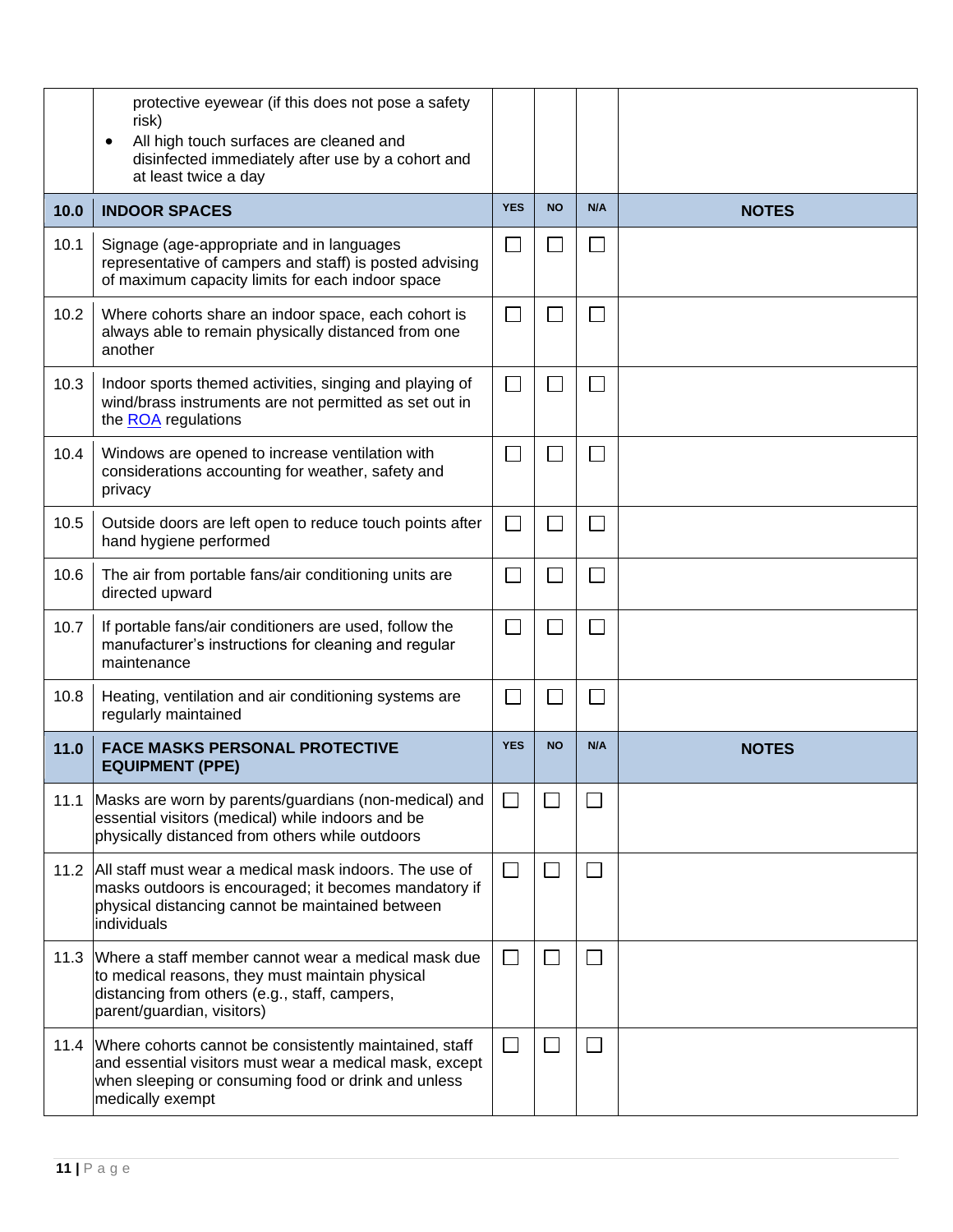| 11.5 | Staff wear a medical mask and protective eyewear (e.g.<br>face shield, safety glasses or goggles) when physical<br>distancing cannot be maintained or if interacting with an<br>individual who is not wearing a mask                                                                                       | $\Box$     |                          |              |              |
|------|------------------------------------------------------------------------------------------------------------------------------------------------------------------------------------------------------------------------------------------------------------------------------------------------------------|------------|--------------------------|--------------|--------------|
| 11.6 | Staff can remove their masks and protective eyewear<br>when consuming food/drink or during break times while<br>physical distancing is maintained from others                                                                                                                                              | $\Box$     | $\Box$                   | $\Box$       |              |
| 11.7 | Operator educates and reminds staff, campers, visitors<br>how to safely and properly put on and take off a mask                                                                                                                                                                                            | $\Box$     | $\sim$                   |              |              |
| 11.8 | Campers in grade 1 (as of September 1, 2021) and<br>above wear a well-fitting mask (non-medical) while<br>indoors, unless medically exempt                                                                                                                                                                 | $\Box$     | $\Box$                   | $\Box$       |              |
| 11.9 | Where a day camp is operating in a setting where mask<br>requirements for children aged two years and up are<br>legislated, masks are worn. Refer to the ROA and its<br>related regulations for details                                                                                                    | $\Box$     | $\mathbb{R}^n$           | $\mathsf{L}$ |              |
|      | 11.10 Campers within a cohort are not required to be physically<br>distanced or wear masks outdoors if physical distancing<br>can be maintained between other cohorts                                                                                                                                      | $\Box$     | $\Box$                   | $\Box$       |              |
|      | 11.11 Campers are reminded to have a supply of extra masks<br>to accommodate changing throughout the day                                                                                                                                                                                                   | $\Box$     |                          |              |              |
|      | 11.12 Camp provides a supply of appropriately sized masks to<br>accommodate campers when necessary                                                                                                                                                                                                         | $\Box$     | $\overline{\phantom{a}}$ | $\sim$       |              |
|      | 11.13 Masks (medical and non-medical) should be changed if<br>visibly soiled, damp or damaged                                                                                                                                                                                                              | $\Box$     | $\sim$                   |              |              |
| 12.0 | <b>LAUNDRY</b>                                                                                                                                                                                                                                                                                             | <b>YES</b> | <b>NO</b>                | N/A          | <b>NOTES</b> |
| 12.1 | Contaminated items belonging to a symptomatic camper<br>(including soiled clothing) are sent home immediately for<br>cleaning. Place the items in a securely tied plastic bag<br>and send them home with the camper's<br>parents/guardians. Soiled items must not be rinsed<br>and/or washed at the centre | $\Box$     | $\sim$                   |              |              |
| 13.0 | <b>TOYS AND EQUIPMENT</b>                                                                                                                                                                                                                                                                                  | <b>YES</b> | <b>NO</b>                | N/A          | <b>NOTES</b> |
| 13.1 | All toys and equipment used are made of non-absorbent<br>material that can be cleaned and disinfected. Avoid items<br>like plush toys, cardboard puzzles or paper books                                                                                                                                    | $\Box$     | $\Box$                   | $\Box$       |              |
| 13.2 | Clean and disinfect individual items such as<br>electronic devices, toys, sporting equipment and<br>mats after each use                                                                                                                                                                                    | $\Box$     | $\perp$                  | $\Box$       |              |
| 14.0 | <b>COMMUNICATING WITH</b><br>STAFF/PARENTS/GUARDIANS/VISITORS                                                                                                                                                                                                                                              | <b>YES</b> | <b>NO</b>                | N/A          | <b>NOTES</b> |
| 14.1 | COVID-19 information posted and available to staff and<br>parents/guardians and visitors (e.g., COVID-19 fact                                                                                                                                                                                              | $\Box$     | $\Box$                   | $\mathsf{L}$ |              |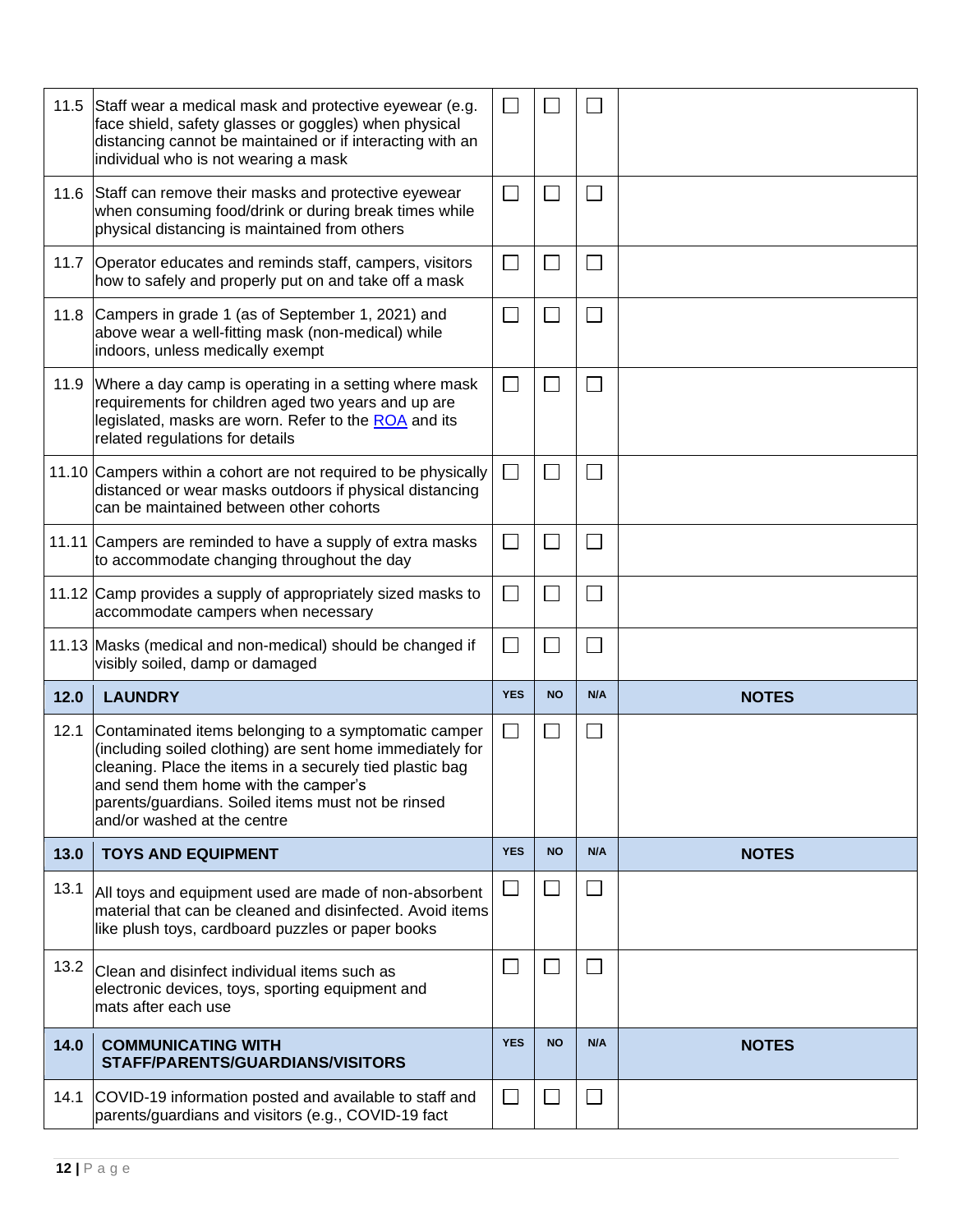|      | sheets, hand hygiene, physical distancing, self-<br>monitoring)                                                                                                                                                                                                                                                                                                                                                                            |                             |                |        |              |
|------|--------------------------------------------------------------------------------------------------------------------------------------------------------------------------------------------------------------------------------------------------------------------------------------------------------------------------------------------------------------------------------------------------------------------------------------------|-----------------------------|----------------|--------|--------------|
| 14.2 | Policies and procedures are in place to update and<br>inform stakeholders within the day camp workplace and<br>community of an ill individual (while maintaining<br>confidentiality) as directed from York Region Public<br>Health                                                                                                                                                                                                         | $\Box$                      |                |        |              |
| 14.3 | Designated contact person (e.g., coordinator or camp<br>organizer) is responsible for responding to COVID-19<br>concerns and communicating with York Region Public<br>Health if needed                                                                                                                                                                                                                                                     | $\Box$                      | $\blacksquare$ | $\sim$ |              |
|      | 14.4 Policies and procedures are in place to notify<br>parents/guardians if camper begins to show symptoms of<br>COVID-19 while at camp, including the need for an<br>immediate pick up and location where the pick-up will<br>take place                                                                                                                                                                                                  | $\Box$                      |                | LУ.    |              |
| 14.5 | Parents/guardians have provided an emergency contact<br>who is able to pick up a child when parent/guardian is not<br>available. Emergency contact is aware of all COVID-19<br>measures for physical distancing, hand hygiene and self-<br>monitoring                                                                                                                                                                                      | $\mathcal{L}_{\mathcal{A}}$ |                |        |              |
| 14.6 | Camp ensures COVID-19 messaging is adhered to by<br>staff and parents/guardians (e.g., hand hygiene and<br>respiratory etiquette, exclusion of symptomatic                                                                                                                                                                                                                                                                                 | $\vert \ \ \vert$           | $\sim$         | $\sim$ |              |
|      | children/staff, physical distancing, etc.)                                                                                                                                                                                                                                                                                                                                                                                                 |                             |                |        |              |
| 15.0 | <b>MANAGEMENT OF INDIVIDUAL WITH SUSPECTED</b><br>COVID-19                                                                                                                                                                                                                                                                                                                                                                                 | <b>YES</b>                  | <b>NO</b>      | N/A    | <b>NOTES</b> |
| 15.1 | Develop and maintain written policies and procedures in<br>preparation and responding to infectious diseases<br>including COVID-19                                                                                                                                                                                                                                                                                                         | $\Box$                      | $\Box$         | $\Box$ |              |
|      | 15.2 Campers screened daily prior to/or upon arrival at<br>camp by a parent/guardian. Campers who fail the<br>screening cannot attend camp. Campers who have<br>symptoms compatible with COVID-19 should get<br>tested as directed by the COVID-19 screening tool.<br>Household members of the camper who attends<br>camp and who has symptoms compatible with<br>COVID-19 should follow the directions of the COVID-<br>19 screening tool |                             |                |        |              |
| 15.3 | Campers are monitored by staff for signs and symptoms<br>of COVID-19 during camp operating hours. If a camper<br>develops COVID-19 symptoms, they cannot continue<br>with camp activities. They should self-isolate in a<br>designated area and be transported home. Follow<br>additional directions on the COVID-19 screening tool                                                                                                        | $\Box$                      |                |        |              |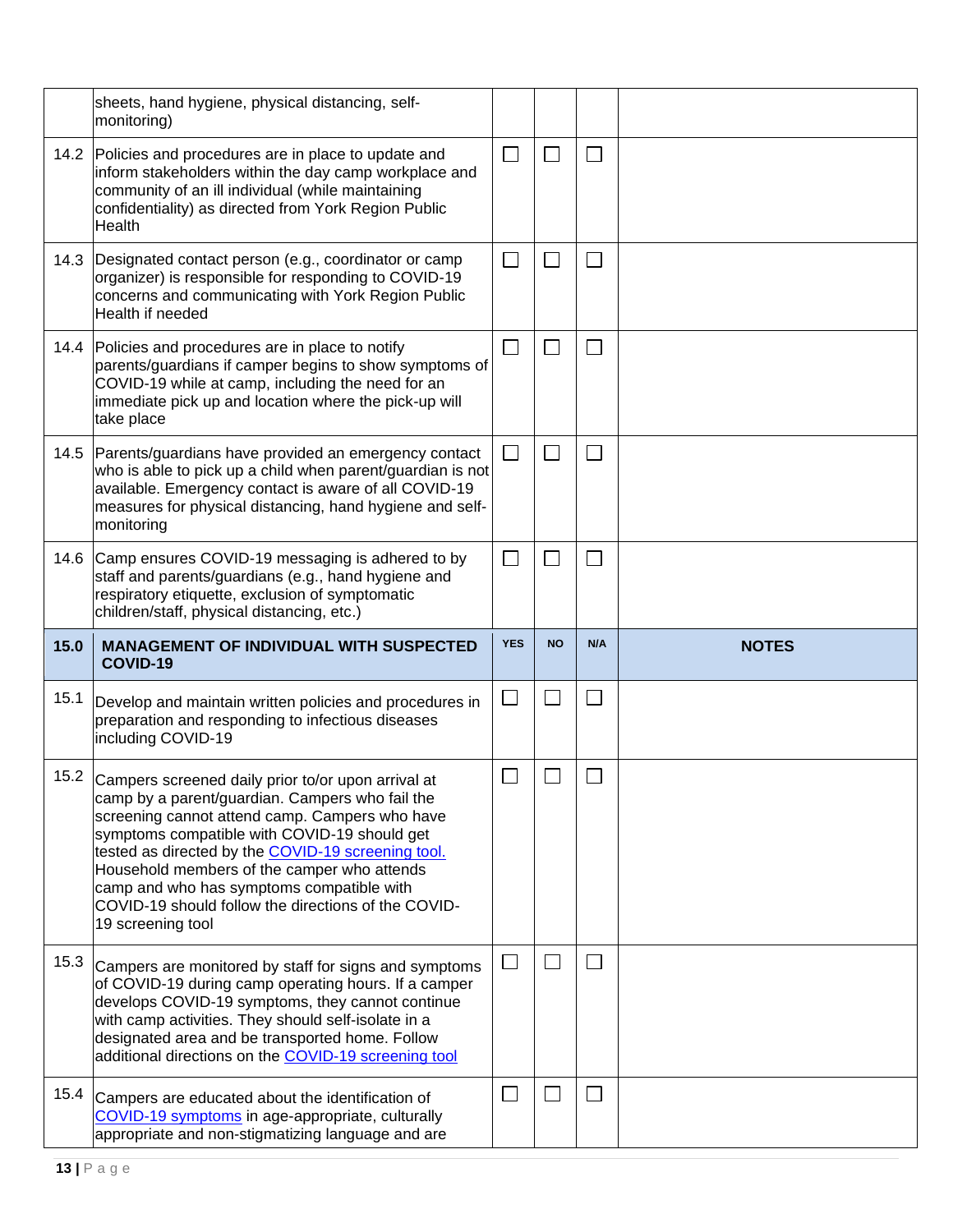|       | instructed to speak to a staff member immediately if<br>they feel ill.                                                                                                                                                                                                                                               |                             |                   |                |  |
|-------|----------------------------------------------------------------------------------------------------------------------------------------------------------------------------------------------------------------------------------------------------------------------------------------------------------------------|-----------------------------|-------------------|----------------|--|
| 15.5  | Staff conduct active and self-screening throughout<br>the day. If they develop symptoms compatible with<br>COVID-19, they should speak to a supervisor<br>immediately                                                                                                                                                | $\mathcal{L}_{\mathcal{A}}$ |                   | $\sim$         |  |
| 15.6  | Symptomatic staff/campers awaiting test results who<br>have been advised to self-isolate are not permitted to<br>attend camp                                                                                                                                                                                         | $\Box$                      |                   |                |  |
| 15.7  | Medical notes or proof of negative tests are not<br>required for staff returning to work or<br>campers/siblings of campers who return to camp                                                                                                                                                                        | $\Box$                      | $\blacksquare$    | $\blacksquare$ |  |
| 15.8  | Any symptomatic camper/staff should be immediately<br>separated from others and be supervised in a designated<br>room/space                                                                                                                                                                                          | $\Box$                      |                   |                |  |
| 15.9  | Designated staff member providing care to a<br>symptomatic camper/staff should maintain a distance of<br>2 metres (and/or use a physical barrier). If possible, they<br>should wear a medical mask and protective eyewear. If<br>direct care is provided, a disposable gown and<br>disposable gloves should be worn. | $\Box$                      |                   |                |  |
| 15.10 | Medical mask should be worn by the symptomatic<br>camper/staff (if tolerated). Staff should remind the<br>individual to avoid touching the mask while wearing it                                                                                                                                                     | $\Box$                      | $\Box$            | $\blacksquare$ |  |
| 15.11 | Symptomatic individual should be reminded to practice<br>hand hygiene and respiratory etiquette while waiting for<br>pick up                                                                                                                                                                                         | $\Box$                      |                   |                |  |
|       | 15.12 Designated room/space should be equipped with a hand<br>sink supplied with liquid soap and paper towels or hand<br>sanitizer and facial tissue                                                                                                                                                                 |                             |                   |                |  |
| 15.13 | Tissues provided to the symptomatic individual to<br>support respiratory etiquette should be properly<br>disposed of in a closed, lined, no-touch waste basket<br>or garbage bin followed by hand hygiene                                                                                                            | $\Box$                      |                   |                |  |
|       | 15.14 Open doors or windows to increase air circulation into<br>the designated room if feasible                                                                                                                                                                                                                      | $\Box$                      |                   | $\sim$         |  |
| 15.15 | Camp will contact York Region Public Health for advice<br>to prevent/limit virus transmission to those providing care                                                                                                                                                                                                | $\Box$                      | $\vert \ \ \vert$ | $\blacksquare$ |  |
| 15.16 | Camp will contact York Region Public Health to notify of<br>a potential case and seek advice on the information to be<br>shared with parents/guardians/visitors                                                                                                                                                      | $\Box$                      |                   |                |  |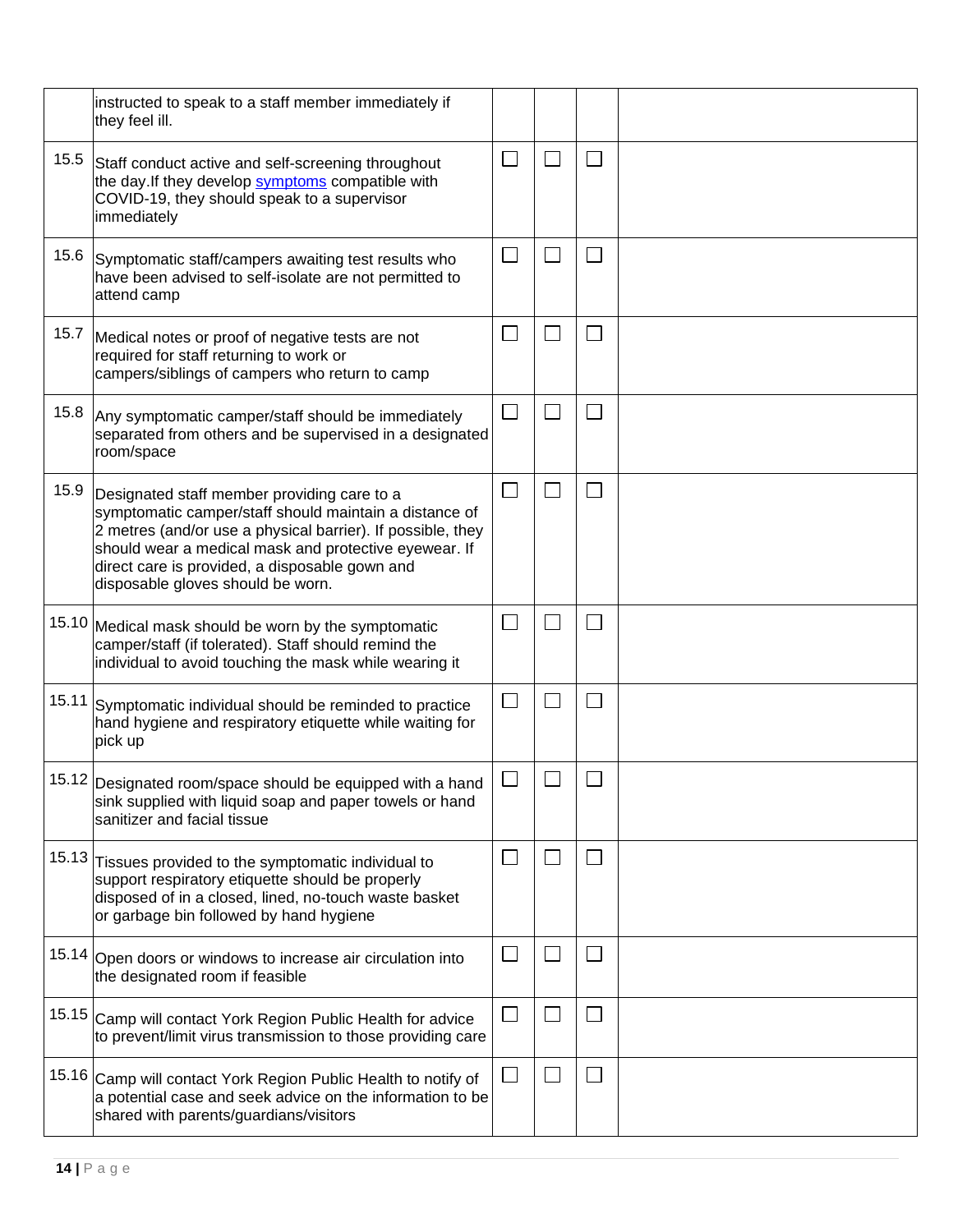|      | 15.17 Clean and disinfect the room/space and the<br>items/equipment used by the symptomatic individual<br>after they have been sent home                                                                                                                                                                                                                                               | $\mathcal{L}_{\mathcal{A}}$ |                          |              |              |
|------|----------------------------------------------------------------------------------------------------------------------------------------------------------------------------------------------------------------------------------------------------------------------------------------------------------------------------------------------------------------------------------------|-----------------------------|--------------------------|--------------|--------------|
|      | 15.18 Items that cannot be cleaned and disinfected are<br>removed from the program and stored in a sealed<br>container for a minimum of 7 days                                                                                                                                                                                                                                         | $\Box$                      | $\Box$                   | $\sqcup$     |              |
|      | 15.19 Symptomatic individuals who test negative for COVID-19<br>and did not have an exposure to a confirmed case must<br>be excluded from the program until 24 hours after<br>symptoms begin improving and they have been fever-<br>free for 24 hours without the use of fever-reducing<br>medication (e.g., Advil or Tylenol)                                                         | $\Box$                      |                          |              |              |
| 16.0 | <b>CASE, CONTACT AND OUTBREAK MANAGMENT</b>                                                                                                                                                                                                                                                                                                                                            | <b>YES</b>                  | <b>NO</b>                | N/A          | <b>NOTES</b> |
| 16.1 | Probable or confirmed cases of COVID-19 are reported<br>to York Region Public Health via online reporting form                                                                                                                                                                                                                                                                         |                             |                          |              |              |
| 16.2 | Camp operator provides York Region Public Health with<br>a list of day camp participants, staff and essential<br>visitors in the day camp who were in contact with or in<br>the same cohort as a symptomatic individual who tests<br>positive or becomes a probable case (e.g., they are<br>symptomatic and their household member tests positive)                                     | $\Box$                      |                          | $\sim$       |              |
| 16.3 | Camp maintains records and provides copies to York<br>Region Public Health upon request including:<br>Attendance records<br>$\bullet$<br>Cohort lists and seating charts<br>$\bullet$<br>Before-and-after childcare lists<br>$\bullet$<br>Transportation lists and seating charts<br>$\bullet$<br>Current contact information for parents, staff and<br>$\bullet$<br>camp participants | $\Box$                      |                          |              |              |
| 16.4 | If an individual is considered a probable/confirmed case<br>of COVID-19, members of their cohort will be deemed<br>high-risk contacts, sent home from camp to self-isolate<br>and recommended for testing                                                                                                                                                                              | $\Box$                      |                          |              |              |
| 16.5 | Regular day camp activities may continue unless<br>directed otherwise by York Region Public Health                                                                                                                                                                                                                                                                                     | $\Box$                      |                          |              |              |
| 16.6 | Staff and campers who are identified as potential close<br>contacts are monitored closely for symptoms. Should<br>symptoms arise, the staff/camper is required to notify a<br>camp supervisor immediately, self-isolate in a<br>designated area and be transported home                                                                                                                | $\Box$                      | $\overline{\phantom{a}}$ | $\mathsf{L}$ |              |
| 16.7 | If a staff/camper becomes a probable or confirmed<br>case of COVID-19 while attending camp, the individual<br>should be immediately separated from others in a pre-<br>established isolation area until they can leave the site.                                                                                                                                                       | $\Box$                      | $\sim$                   | M.           |              |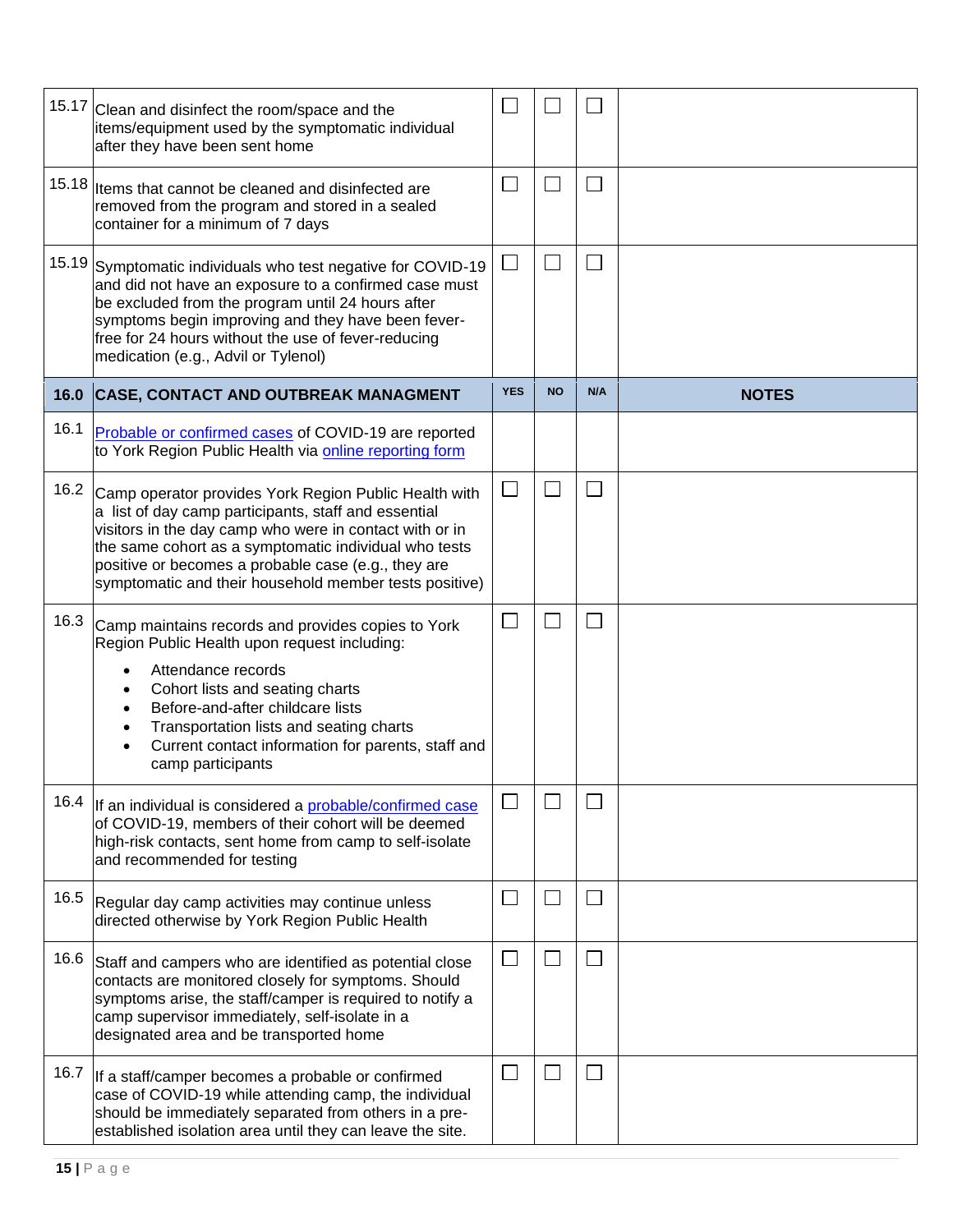|       | Anyone providing care to the individual should wear full<br>droplet/contact PPE, perform hand hygiene, and<br>maintain physical distance as much as possible. All<br>probable or confirmed cases of COVID-19 must be<br>reported to public health                                                                                                                                                                                                                                    |            |              |                             |              |
|-------|--------------------------------------------------------------------------------------------------------------------------------------------------------------------------------------------------------------------------------------------------------------------------------------------------------------------------------------------------------------------------------------------------------------------------------------------------------------------------------------|------------|--------------|-----------------------------|--------------|
| 16.8  | Individuals in the same cohort must not mix or have<br>contact with individuals in other cohorts                                                                                                                                                                                                                                                                                                                                                                                     | $\Box$     |              | l I                         |              |
| 16.9  | York Region Public Health will give direction to<br>individuals who may need testing, recommend isolation<br>of close contact to a case, and provide guidance to<br>campers/staff who were exposed to a confirmed COVID-<br>19 case                                                                                                                                                                                                                                                  | $\Box$     |              | $\mathcal{L}_{\mathcal{A}}$ |              |
| 16.10 | Cases and contacts who have been fully vaccinated<br>(who have received the full series of a Health Canada<br>accepted COVID-19 vaccine or a combination of<br>accepted vaccines and who received their last dose at<br>least 14 days prior) will be assessed by York Region<br>Case and Contact Management Team and provided with<br>specific directions                                                                                                                            | $\Box$     |              |                             |              |
| 16.11 | A confirmed outbreak is when there are two or more lab-<br>confirmed COVID-19 cases in campers and/or staff (or<br>other visitors) in a camp with an epidemiological link,<br>within a 14-day period, where at least one case could<br>have reasonably acquired their infection in the camp.<br>Some examples of reasonably having acquired infection<br>at camp include:<br>No obvious source of infection outside of the<br>camp setting; or<br>Known exposure in the camp setting | $\Box$     |              |                             |              |
|       | 16.12 An outbreak may be declared over after at least 14 days<br>have passed with no evidence of ongoing transmission<br>that could reasonably be related to exposures at the<br>camp and no further ill or symptomatic individuals have<br>been reported                                                                                                                                                                                                                            | $\Box$     |              | l I                         |              |
| 17.0  | <b>OUTBREAK CONTROL MEASURES</b>                                                                                                                                                                                                                                                                                                                                                                                                                                                     | <b>YES</b> | <b>NO</b>    | N/A                         | <b>NOTES</b> |
| 17.1  | Operator follows York Region Public Health advice on<br>recommendations on the isolation of cohort(s) and the<br>potential need for full or partial camp dismissal                                                                                                                                                                                                                                                                                                                   | $\Box$     | $\mathsf{L}$ | $\Box$                      |              |
| 17.2  | Operator understands that York Region Public Health will<br>declare an outbreak if there is enough evidence that<br>transmission occurred at the camp. York Region Public<br>Health will inform the camp operator and advise on next<br>steps                                                                                                                                                                                                                                        | $\Box$     |              | l a                         |              |
| 17.3  | Individuals who have been exposed to a confirmed<br>case of COVID-19 should be dismissed from the<br>program to self-isolate for 14 days from their last<br>exposure to the case. They may return to the day                                                                                                                                                                                                                                                                         | $\Box$     |              |                             |              |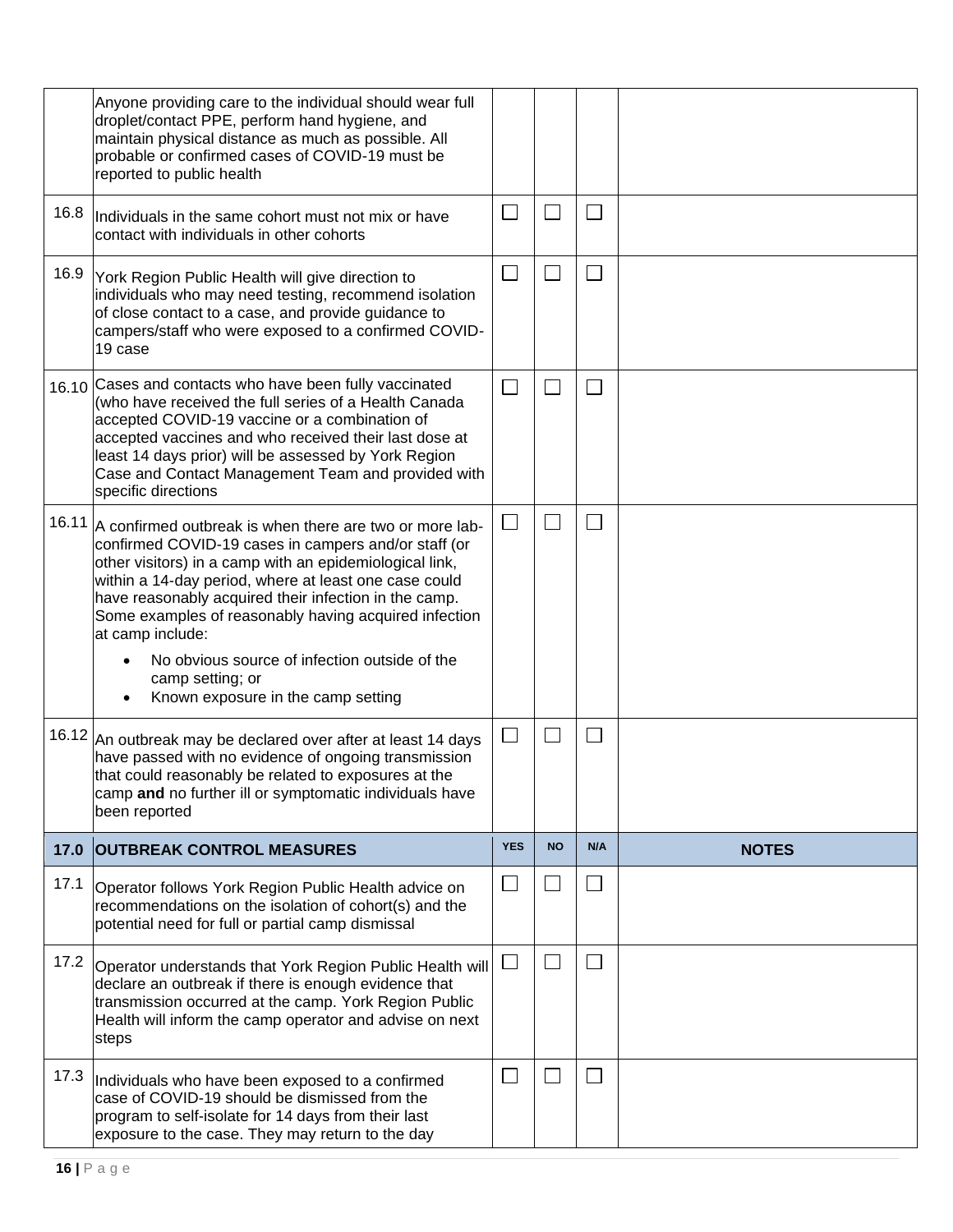|      | camp program after completing their isolation if they<br>are not symptomatic or did not test positive.<br>A dismissed individual is to remain in self-isolation for<br>14 days regardless of negative COVID-19 tests.<br>Cases and contacts who have been fully vaccinated<br>(greater than 14 days after second dose) will be<br>assessed by York Region Case and Contact<br>Management Team and provided with specific<br>directions                                                                                                                                  |            |           |        |              |
|------|-------------------------------------------------------------------------------------------------------------------------------------------------------------------------------------------------------------------------------------------------------------------------------------------------------------------------------------------------------------------------------------------------------------------------------------------------------------------------------------------------------------------------------------------------------------------------|------------|-----------|--------|--------------|
| 17.4 | Camp operators understand the potential for full or<br>partial camp dismissal based on the scope and attack<br>rate of the outbreak                                                                                                                                                                                                                                                                                                                                                                                                                                     | $\Box$     |           | ×.     |              |
| 17.5 | A camper who develops symptoms of COVID-19 after<br>an exposure with a confirmed case (a probable case)<br>should seek COVID-19 testing at a COVID-19<br>Assessment Center, local laboratories, or selected<br>pharmacies. Check eligibility criteria of testing centers<br>prior to seeking test. Parent/guardian should notify the<br>camp operator that the camper is symptomatic. The<br>camp is required to report this to York Region Public<br>Health as a probable case for further follow up                                                                   | $\Box$     |           | a l    |              |
| 17.6 | Individuals who are confirmed/probable cases of COVID-<br>19 or household contacts of cases must be excluded<br>from the program until clearance has been received from<br>York Region Public Health                                                                                                                                                                                                                                                                                                                                                                    | $\Box$     |           |        |              |
|      |                                                                                                                                                                                                                                                                                                                                                                                                                                                                                                                                                                         |            |           |        |              |
| 18.0 | <b>TESTING</b>                                                                                                                                                                                                                                                                                                                                                                                                                                                                                                                                                          | <b>YES</b> | <b>NO</b> | N/A    | <b>NOTES</b> |
| 18.1 | Symptomatic staff and campers should be referred for<br>testing. Those who test negative for COVID-19 must be<br>excluded from the program until 24 hours after symptom<br>resolution, unless the individual has been identified as a<br>contact of a case where they must continue to self-isolate<br>for the remainder of the 14 days regardless of the<br>negative result.<br>Those who test positive for COVID-19 must be excluded<br>from the program for 14 days after the onset of<br>symptoms and clearance has been received from York<br>Region Public Health | $\Box$     | $\Box$    | $\Box$ |              |
| 18.2 | Asymptomatic persons with high-risk exposure to a case<br>of COVID-19 should get tested as soon as they are<br>notified of the exposure                                                                                                                                                                                                                                                                                                                                                                                                                                 | $\Box$     | $\Box$    |        |              |
| 18.3 | Individuals who fail screening should not enter camp and<br>should be tested as directed under the screening tool                                                                                                                                                                                                                                                                                                                                                                                                                                                       | $\Box$     |           |        |              |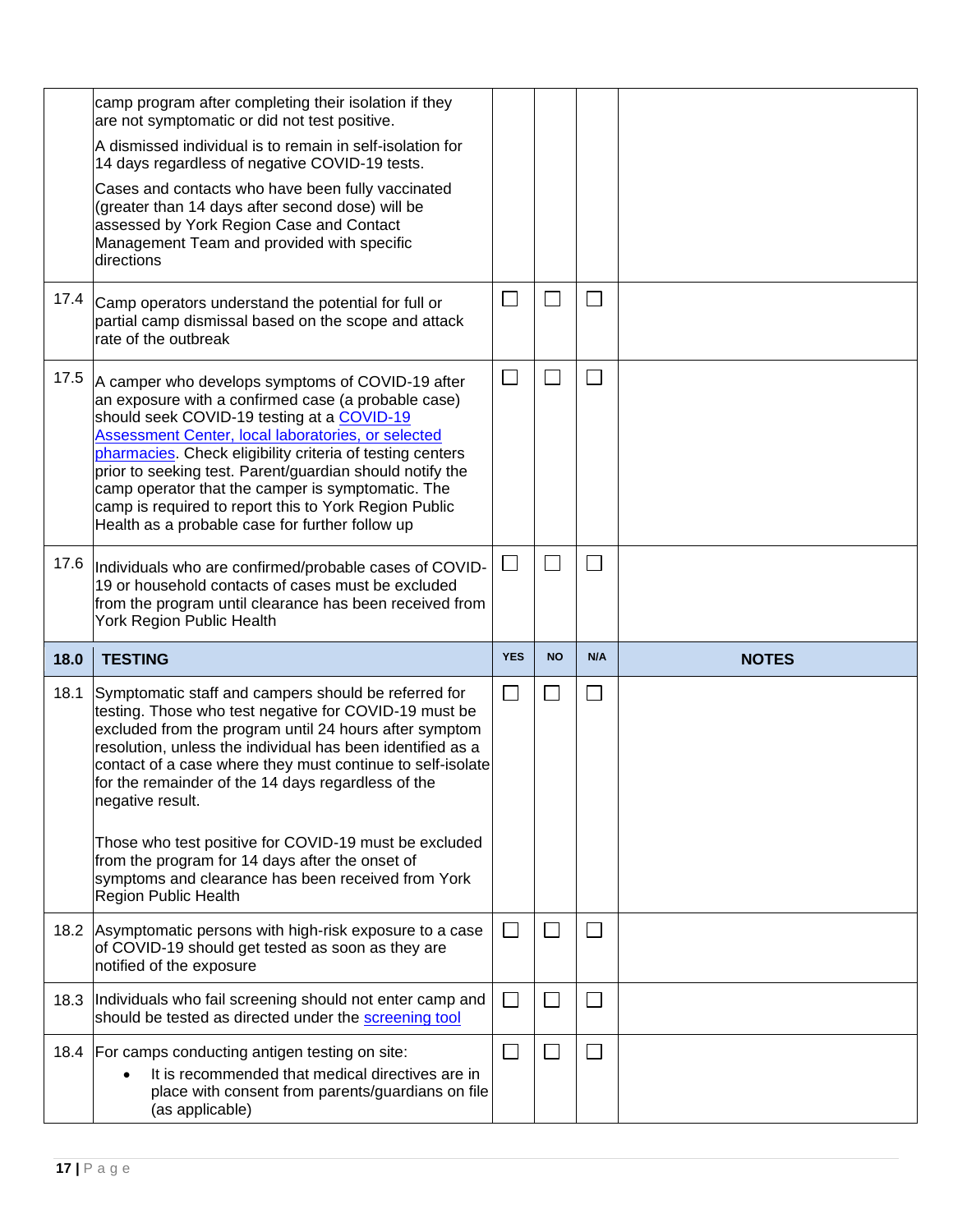| 18.5 | Laboratory requisitions are on file for each<br>camper and staff with demographic information<br>already complete<br>Policies and procedures should be in place to<br>ensure appropriate delivery of specimens to the<br>laboratory for processing<br>Have a master list of all staff and campers with<br>demographic information and parent/guardian<br>information on file and easily accessible<br>Ensure testing kits are on hand<br>Point of Care testing products must be disposed<br>as <b>biomedical waste</b> in Ontario, except for the<br>box and paper instruction which can be placed in<br>general recycling or waste stream<br>For camps without on-site testing, individuals should be<br>redirected to get testing:<br><b>Symptomatic Individuals:</b><br>York Region COVID Assessment/Testing<br>Centers<br>Markham-Stouffville Hospital<br>$\circ$<br>Mackenzie Richmond Hill Hospital<br>$\circ$<br>Mackenzie Health Urgent Care Centre<br>$\circ$<br>(Vaughan)<br>Vaughan Community Health Centre<br>$\circ$<br><b>Testing Site</b><br>Southlake Regional Health Centre<br>(Newmarket)<br>Carefirst Pop-up Testing (Markham)<br>$\circ$<br>COVID Assessment/Testing Centers outside of<br>York Region: check local hospital websites<br>Local laboratories (e.g., Dynacare, LifeLabs):<br>check website<br><b>Asymptomatic Individuals:</b><br>Selected pharmacies | $\Box$     | L         |        |              |
|------|-----------------------------------------------------------------------------------------------------------------------------------------------------------------------------------------------------------------------------------------------------------------------------------------------------------------------------------------------------------------------------------------------------------------------------------------------------------------------------------------------------------------------------------------------------------------------------------------------------------------------------------------------------------------------------------------------------------------------------------------------------------------------------------------------------------------------------------------------------------------------------------------------------------------------------------------------------------------------------------------------------------------------------------------------------------------------------------------------------------------------------------------------------------------------------------------------------------------------------------------------------------------------------------------------------------------------------------------------------------------------------------------|------------|-----------|--------|--------------|
|      | 18.6 Staff and campers who have been in contact with a<br>suspected COVID-19 case should be monitored for<br>symptoms and further cohorted (i.e., grouped together)<br>until laboratory tests, if any, have been completed or until<br>directed by York Region Public Health                                                                                                                                                                                                                                                                                                                                                                                                                                                                                                                                                                                                                                                                                                                                                                                                                                                                                                                                                                                                                                                                                                            | $\Box$     | $\sim$    |        |              |
| 18.7 | Staff and campers waiting for test results should be<br>excluded from camp                                                                                                                                                                                                                                                                                                                                                                                                                                                                                                                                                                                                                                                                                                                                                                                                                                                                                                                                                                                                                                                                                                                                                                                                                                                                                                              | $\Box$     | $\Box$    | $\Box$ |              |
| 19.0 | <b>AUDITING</b>                                                                                                                                                                                                                                                                                                                                                                                                                                                                                                                                                                                                                                                                                                                                                                                                                                                                                                                                                                                                                                                                                                                                                                                                                                                                                                                                                                         | <b>YES</b> | <b>NO</b> | N/A    | <b>NOTES</b> |
| 19.1 | Camp operator carries out pre-camp and daily COVID<br>checklists to assist with COVID readiness and daily<br>operation of premises.<br>Refer to Public Health Ontario:<br>Pre-camp Planning: COVID-19 Preparedness and<br><b>Prevention for Day Camps</b>                                                                                                                                                                                                                                                                                                                                                                                                                                                                                                                                                                                                                                                                                                                                                                                                                                                                                                                                                                                                                                                                                                                               | $\sim$     |           | $\sim$ |              |
|      |                                                                                                                                                                                                                                                                                                                                                                                                                                                                                                                                                                                                                                                                                                                                                                                                                                                                                                                                                                                                                                                                                                                                                                                                                                                                                                                                                                                         |            |           |        |              |